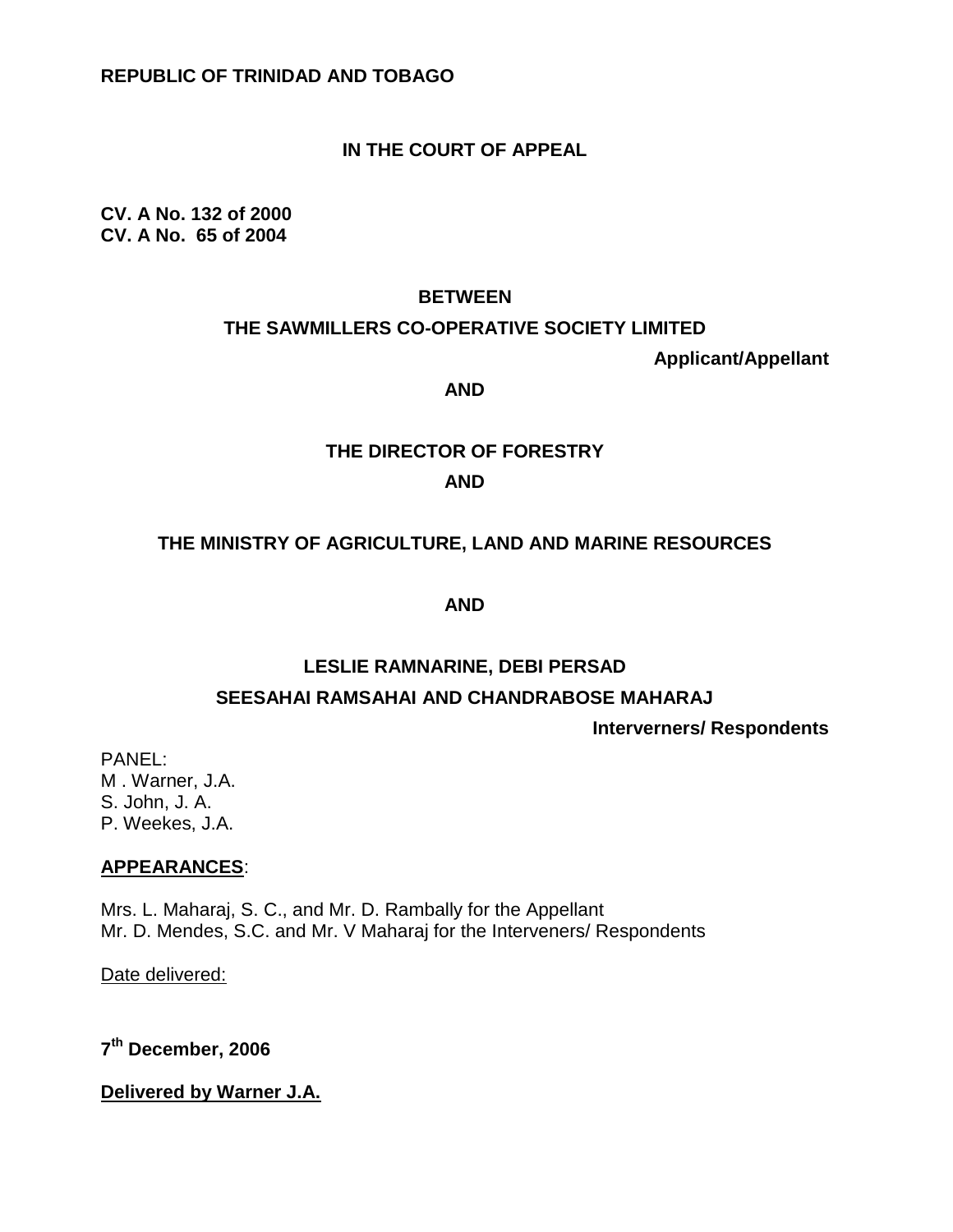I have read in draft the Judgment of Warner J.A. I agree with it and do not wish to add to it.

> S. John Justice of Appeal

I also agree.

 P. Weekes Justice of Appeal

# **JUDGMENT**

1. These proceedings commenced on the  $7<sup>th</sup>$  April 2000, when Smith J. granted the appellant leave to move for judicial review in respect of a decision of the first respondent to grant concessions and licences to certain sawmillers to cut timber on state lands in the year 2000. On the  $20<sup>th</sup>$  April, 2000 Smith J. also granted the interveners leave to intervene in these proceedings.

On the 3<sup>rd</sup> May 2000, the appellant appealed the order of Smith J. but withdrew it on the 27<sup>th</sup> November, 2001.

2. By an amended notice of motion dated  $5<sup>th</sup>$  June 2000, the appellant moved the court for entry of a judgment on admissions, pursuant to Order 27 Rule 3 of the Rules of the Supreme Court 1975. The notice of motion came up for hearing before Archie J. as he then was. The appellant and the first respondent presented to Archie J. a proposed consent order which signified a concession by the first respondent, that the state had breached the terms of an agreement which the Conservator of Forests, acting on behalf of the state had concluded with TANTEAK, a state owned corporation, in the year 1990.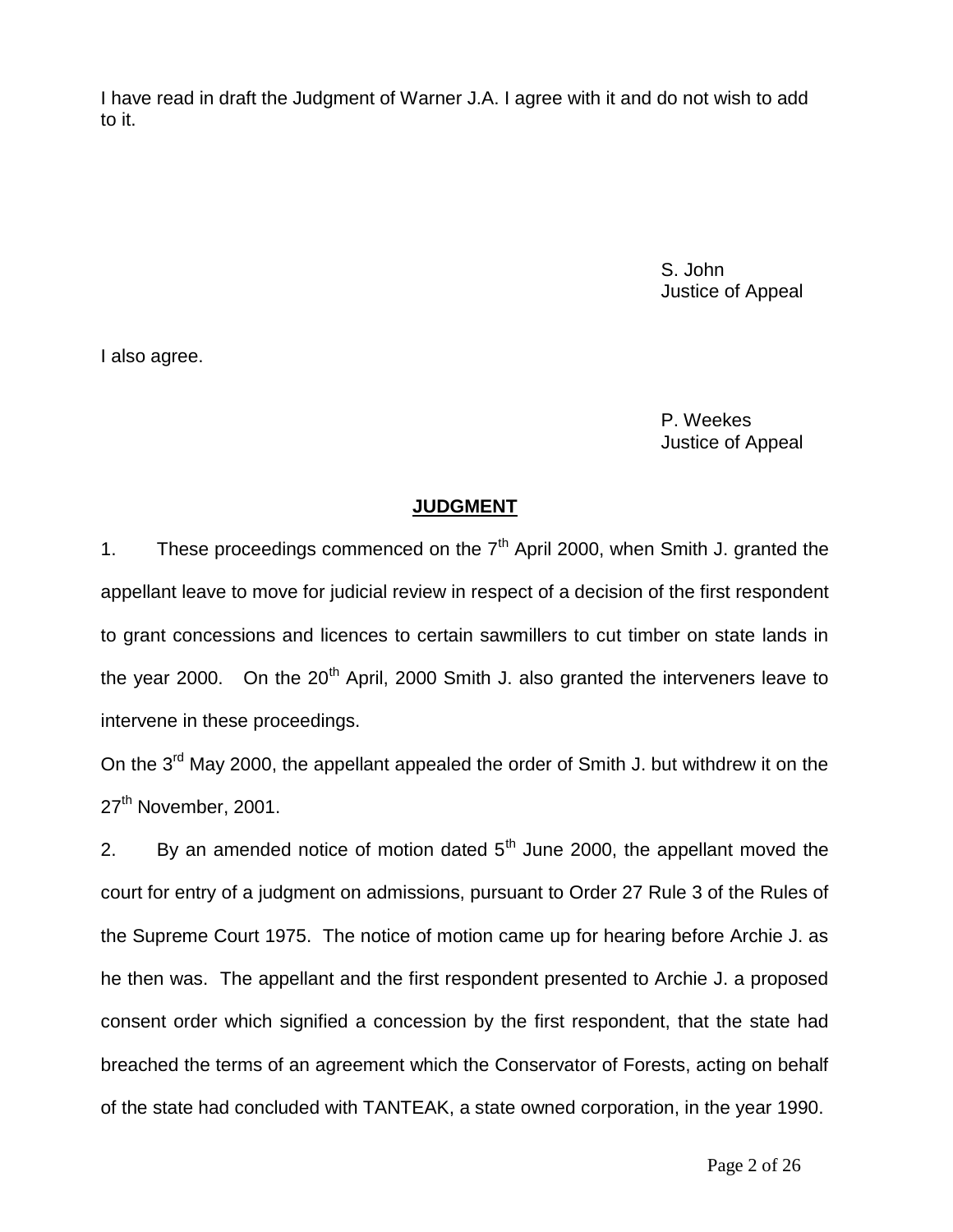3. By order of the  $11<sup>th</sup>$  July 2000, Archie J. refused to enter the consent order, and, on 29<sup>th</sup> March, 2004, he dismissed the appellant's substantive motion for judicial review. These two appeals, which were consolidated on the  $24<sup>th</sup>$  March 2005, are from those decisions.

3. 4. In this court, counsel for the appellant invoked the provisions of Section 39(2) of the Supreme Court of Judicature Act. She sought to persuade us to make a finding in relation to the joinder of the interveners, to ensure "determination on the merits of the real question in controversy between the parties." This submission is unsustainable. The order of Smith J. is no longer on appeal and the learned judge has already determined the point. With respect, I do not think that section 39(2) can be construed as counsel urges.

5. Counsel for the interveners contended that the first respondent's decision was not reviewable and that important questions arose in these proceedings, which directly affected them. After the judge refused to make the order, the first respondent took no active part in the proceedings, and as a result, without the consent order, the appellant and the interveners were compelled to adopt an adversarial approach as the case proceeded to trial. The first respondent had initially appealed the order, refusing leave to enter the consent order, but that appeal was withdrawn on the 10th November 2001.

#### **Jurisdiction**

6. The question arises whether there remains any controversy between the appellant and the first respondent regarding the judge's refusal to enter the consent order. What, then, is the impact of the state's decision to withdraw its appeal?

7. In the event that the refusal to enter the order does remain a live issue, I make at this stage, the general observation, that although, as counsel for the appellant contends, it is highly unusual for the court in judicial review proceedings not to make the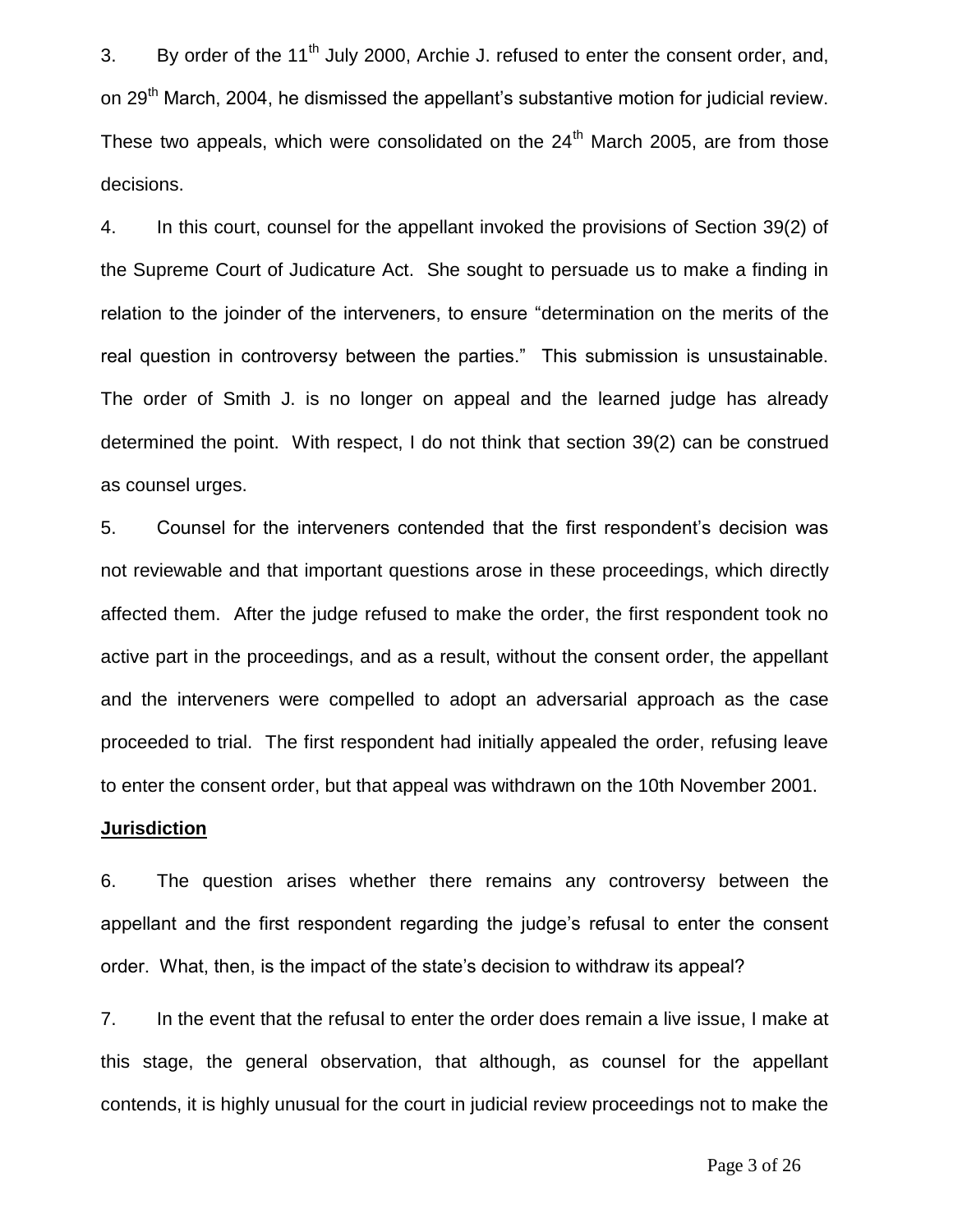order sought, it is significant to state that in this case, a third party, the interveners, vigorously oppose the relief sought by the appellant. The interveners contend that the manner in which the first respondent distributed coupes for the year 2000, was not ultra vires.

8. Counsel for the appellant also contended that the judge, having refused to enter the consent order was functus officio and accordingly, he had no jurisdiction to continue hearing the application for judicial review after a notice of appeal was filed. Further, that he erred when he adjourned the notice of motion for judgment, for mention on the 2nd October 2000. Reliance was placed on the case of **McKnight -v- McKnight (1983) 44 WIR 349.** This also remains a live issue.

Those, then, are the jurisdictional aspects of the appeal.

#### 9. **The parties**

The appellant, sometimes referred to in this judgment as" the appellant society" is a co-operative established under the Co-operative Societies Act Chap. 81:03. The interveners complained about the authority of the appellant to initiate these proceedings. However, the objection was never followed through by an application to strike out, so that I find it unnecessary to pronounce on the issue. Suffice it to say however, that several members of the appellant society opposed the application for judicial review.

10. All the members of the appellant society are engaged in the sawmilling industry and it is expected that the society would seek to promote the economic welfare of its members, in accordance with the provisions of the Co-operative Societies Act.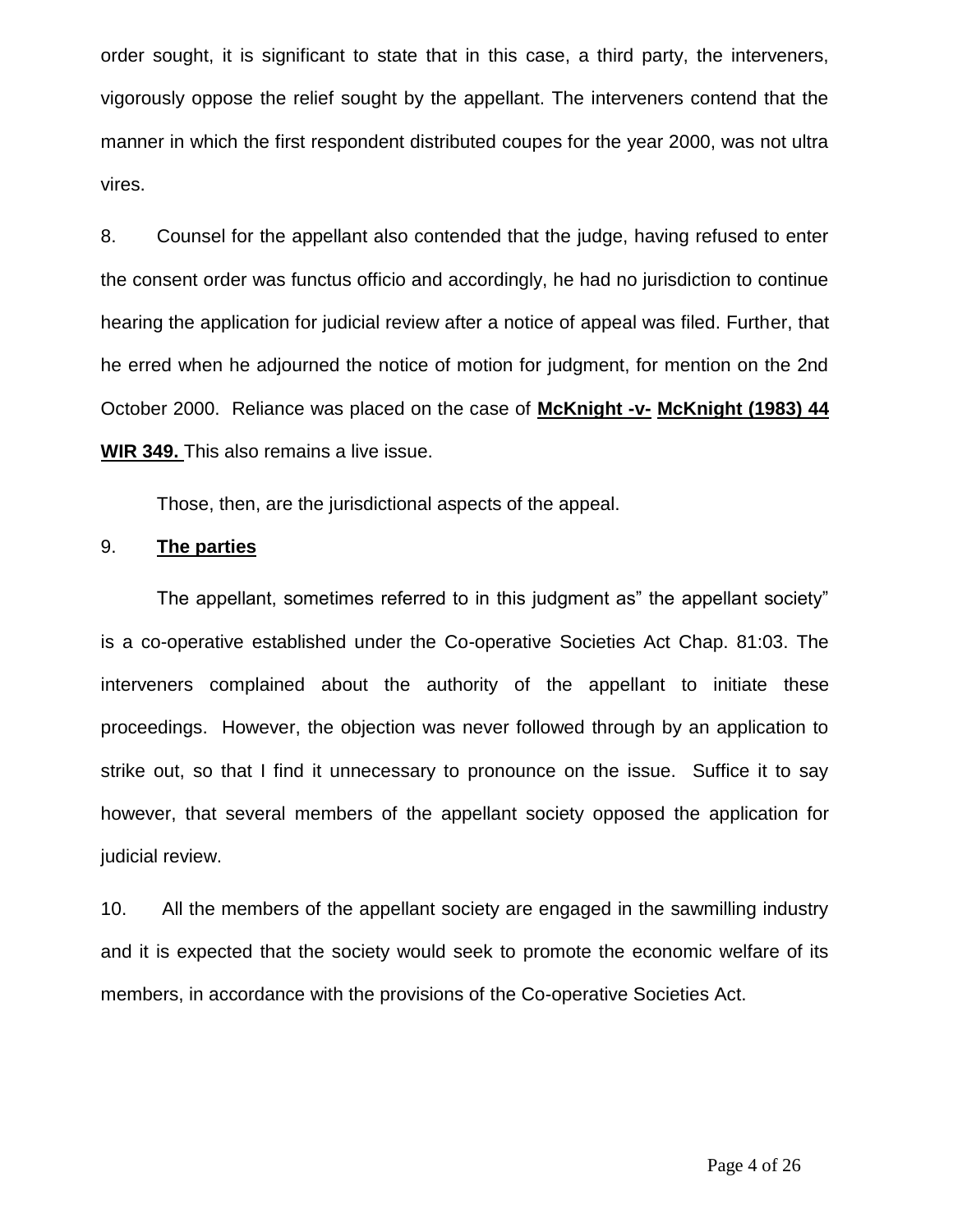11. The first respondent, the Director of Forestry (hereinafter referred to as "the Director"), was formerly known as the Conservator of Forests. (See now sec. 3 of the Forests Amendment Act 1999). By rule 2 of the State Lands Produce Rules, (formerly the Crown Land Produce Rules), he is authorized to grant concessions and licences to cut and extract timber on state lands. The Director's duties are prescribed by the Forests Act Chap. 66:01, the Sawmills Act Chap. 66:02 and the State Lands Act. Chap. 57:01.

12. The interveners are also members of the appellant society, but as I have indicated, they claim that their interests in this application diverge from the appellant's, in material respects. The appellant did not pursue its claim for relief against the Minister of Agriculture, Lands and Marine Resources.

13. The Trinidad and Tobago Forest Products Company Ltd. (TANTEAK) a state owned corporation, although not a party to these proceedings, played an important, but silent, role in the dispute. The appellant contends that the first respondent breached the terms of an agreement (the agreement), which TANTEAK entered into with the state in the year 1990. It is of relevance that TANTEAK is no longer in operation.

14. Clearly, no privity of contract existed between the appellant and TANTEAK. However, I can quite quickly dismiss the suggestion that, for the purposes of bringing an application for judicial review, the appellant did not have a sufficient interest in the matter to which the application relates. **(See R v IRC ex p. National Federation of Self Employed and Small Businesses [1982] AC 617])**. It is trite law that the technical restrictions on locus standi are now relaxed. The appellant did have a genuine and legitimate interest in obtaining a decision. That is not to say however, that it was guaranteed a favourable outcome.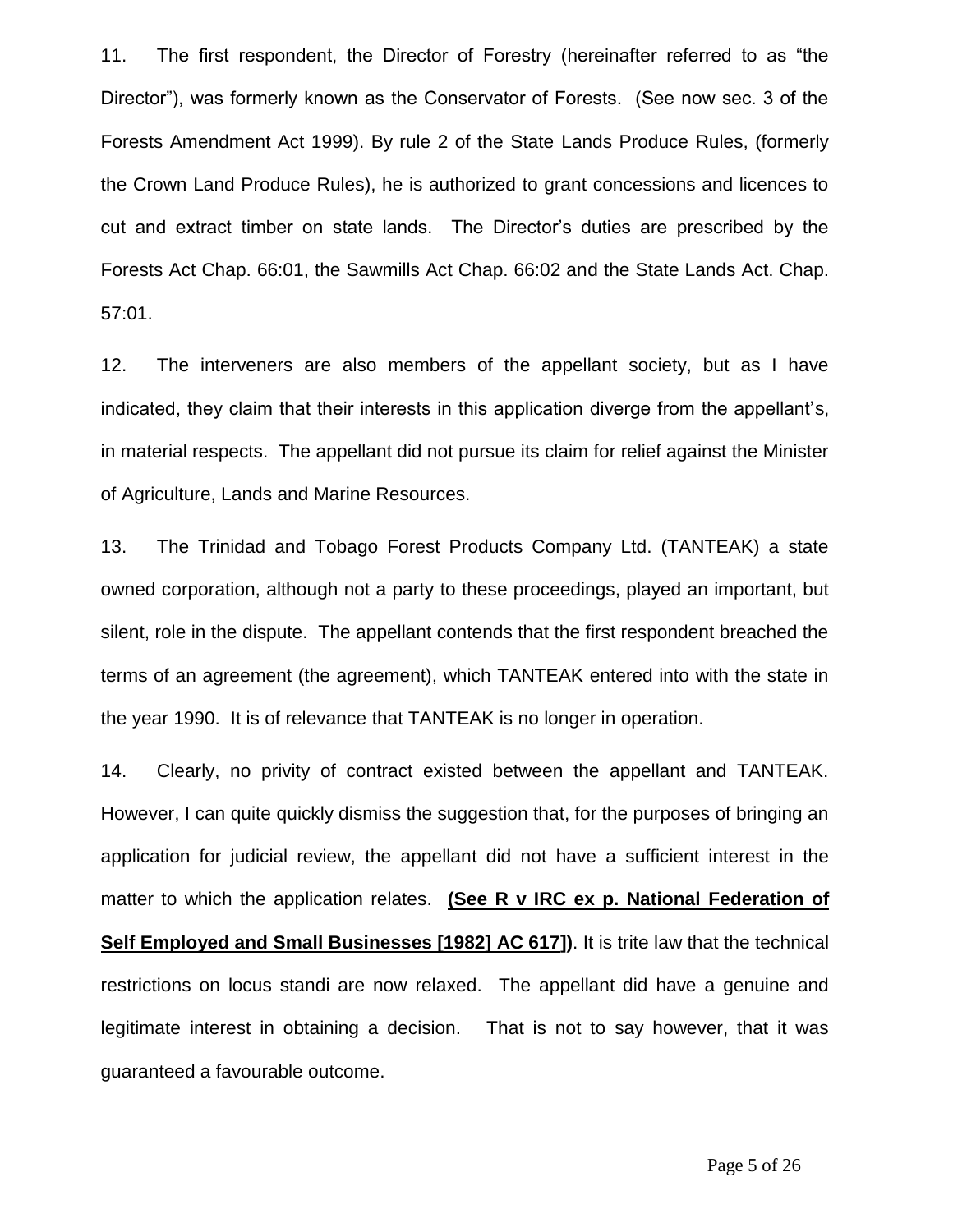15. The affidavit in support of the application for judicial review was filed by Keith Mahabir, the President of the appellant society. In reply, an affidavit was filed by Narine Lackhan who held the post of Director of Forestry at the material time. Another senior official of the Forestry Division, Mr. Anthony Ramnarine also filed an affidavit. Finally, several interveners filed affidavits setting out their case for an equitable distribution of coupes. The burden of their case was that in the past, the distribution of coupes was inequitable but that in the year 2000 they had been allocated coupes and had expended monies in reliance on their contracts with the state, or in some instances, the undertaking to grant them contracts.

#### 16. **Background**

The background facts are comprehensively set out in the judgment of Archie J., and I shall refer to the judge's summary from time to time.

17. Teak and Pine plantations were established by the state in certain areas of the island in order to utilize degraded forested lands and ultimately, to improve their economic value. Coupes (permission to harvest teak and pine in a designated area) were made available for sale from those areas, which had to be clearfelled, or thinned at intervals, to ensure sustainable yields. In 1988, the Forestry Division produced two documents to guide the Forestry Division in identifying coupes, which were to be clearfelled, or thinned.

18. On the 24th August 1990, the Conservator of Forests entered into an agreement with TANTEAK for the felling of teak and pine trees plantations in 31 forested areas in Trinidad. The duration of the agreement was for a period of eight years, unless previously terminated under the provisions of the agreement.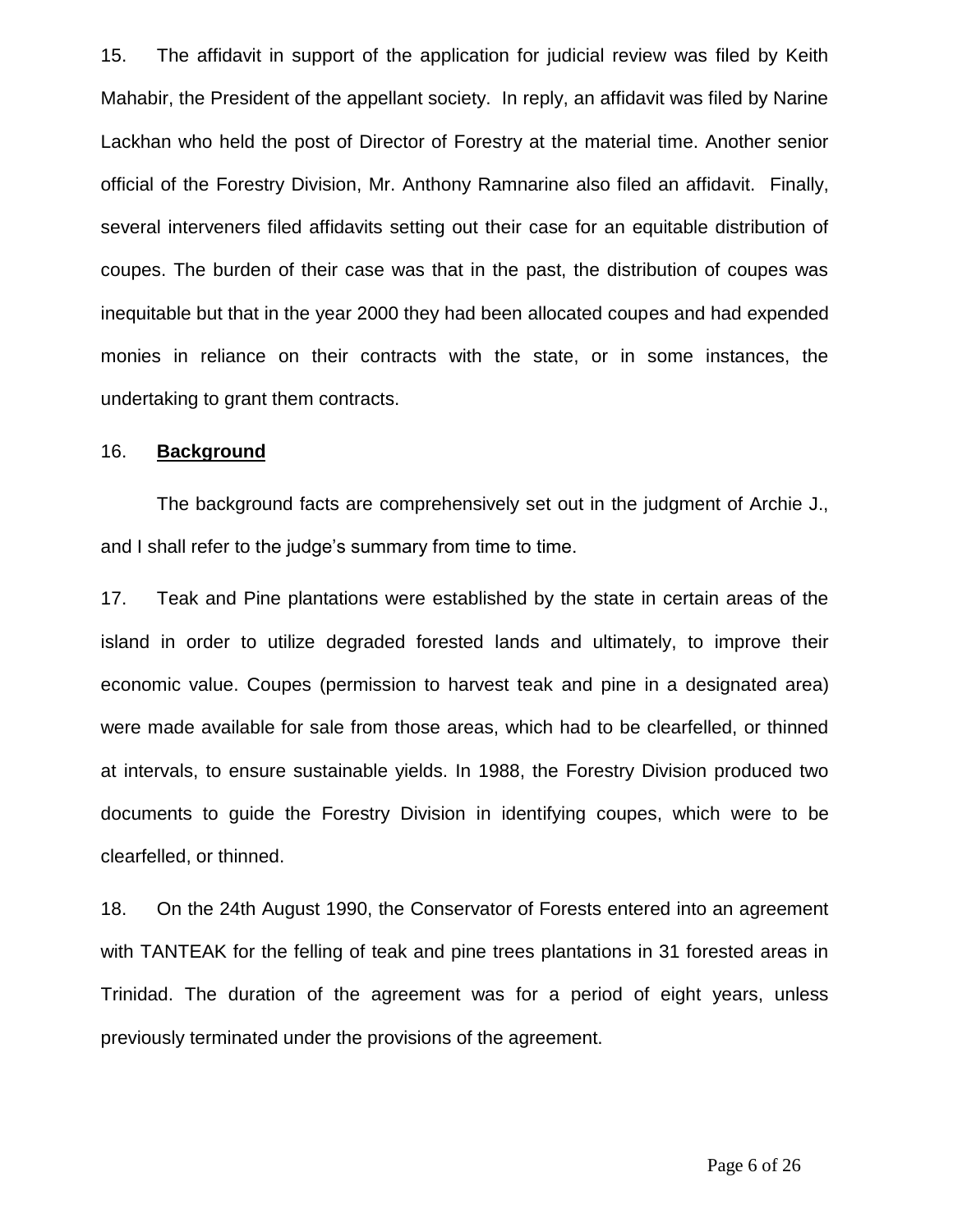The appellant maintains that the first respondent was obliged to offer to TANTEAK first choice of all teak and pine within the concession area covered by the agreement. The judge held otherwise.

19. The parties have identified the following clauses of the agreement as relevant to the dispute.

# *"(3) Trees to be felled*

*Only Teak and Pine trees in the Concession Area which have been marked by the Forestry Division of the Ministry of Food Production, Marine Exploitation, Forestry and the Environment for Thinning or earmarked for clearfelling will be available to the Concessionaire. The Ministry of Food Production, Marine Exploitation, Forestry and the Environment in marking or earmarking such Teak and Pine trees will be guided by the Projected Annual Output as contained in Scheduled II. The property in all timber shall pass to the Concessionaire when the timber has been measured for Royalties and released to the Concessionaire.*

*(a) The Conservator shall within eighteen (18) months after the commencement of this agreement in the first instance and thereafter annually cause to be reviewed the system of releasing Teak and Pine logs and may cause alterations to the said system that appear to him to be required.*

# *(4) Logging Schedule*

*The Conservator or his Agent will notify the Concessionaire, at least three (3) months in advance of coupes that are marked and to be offered to the Concessionaire for Thinning or clearfelling shall submit to the Conservator for approval a Logging Schedule for the twelve (12) month period. The Conservator or his Agent shall make Coupes available as per approved Logging Schedule.*

# *(5) Refusal by Concessionaire of Offered Coupes*

*The Conservator or his Agent reserves the right to dispose by way of sale or otherwise of any timber from Coupes which may be refused by the Concessionaire (i.e. Coupes not listed in the logging schedule) and/or coupes in which no extraction has commenced within three (3) months of an undertaking to do so given in the Logging Schedule."*

20. I wish, as well, to draw attention to clause 28 of the agreement, which

provides as follows: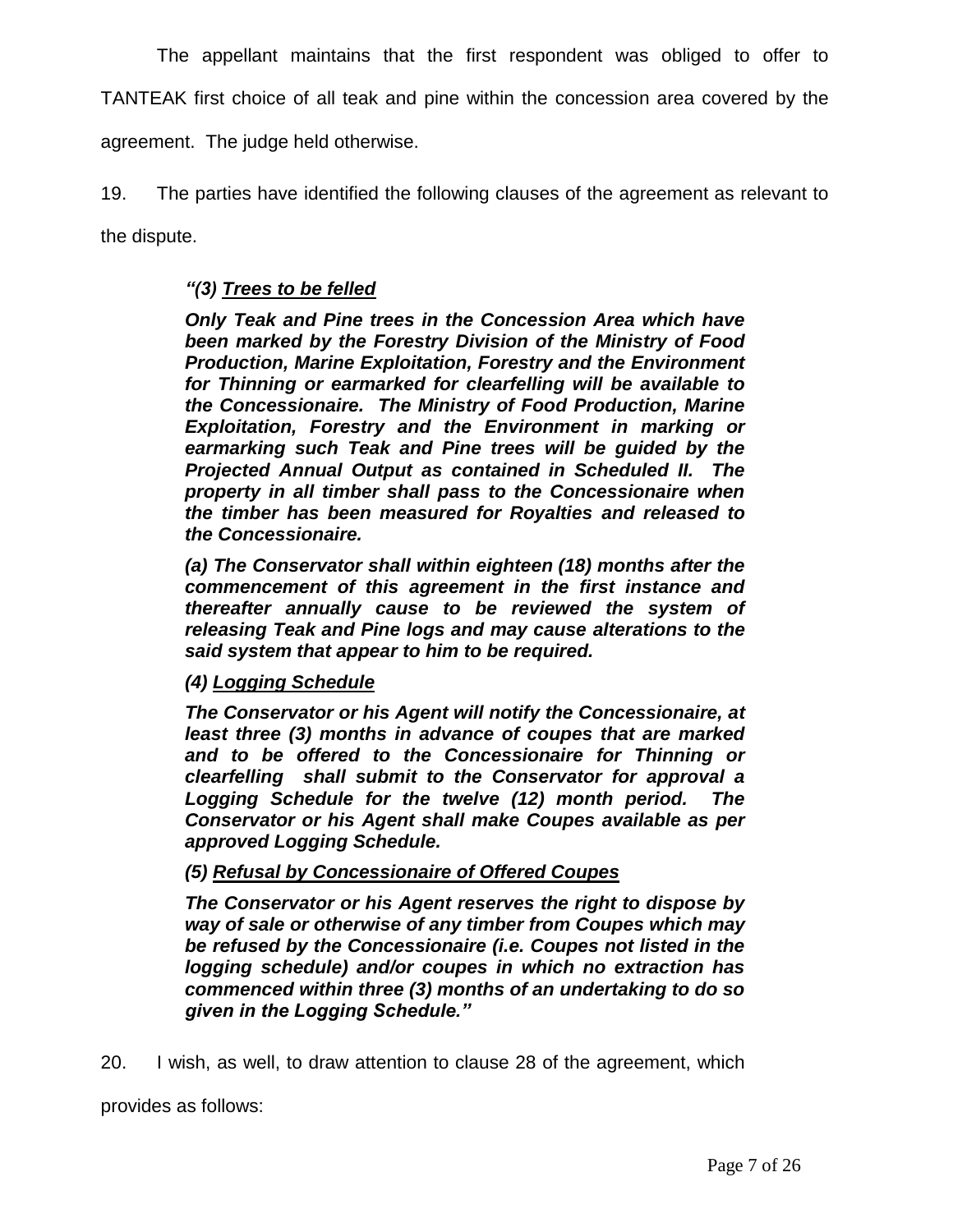*"(28) Appeals against orders, directions, or assessments of the Conservator of his Agent:*

*(1) Where the Concessionaire is aggrieved by an order, direction or assessment made by the Conservator or his Agent he may within seven (7) days of the giving of such order, direction or assessment by way of written application appeal to the Minister.*

*(2) Where an appeal is brought under this Clause from any order, direction or assessment of the Conservator or his Agent, the Minister may allow or dismiss the appeal or may reverse or vary any part of the particular order, direction or assessment, whether or not the appeal relates to that part, and deal with the application as if it had been made to him in the first instance."*

21. The agreement made provision for review of the system (clause 3a) and also set out its grievance procedure. (Clause 28)

22. The Ministry's programme was being hampered in 1997, because TANTEAK did not have the capacity to utilize all the trees. This handicap was mitigated when a former Director of Forestry allocated to sawmillers 4 coupes, which could not be utilized.

23. On the  $9<sup>th</sup>$  September 1997, the responsible Minister took a decision to establish a Committee, comprising the Director of Forestry, the Conservancy Co-ordinator and two representatives of the appellant society to discuss issues relating to the sawmilling industry. This decision was taken at a meeting at which the Minister, officials of the Ministry and members of the appellant society were present.

24. The Committee met regularly over a two-year period. Later, the Minister announced a policy whereby TANTEAK would utilize 60% of the harvestable pine and teak coupes and sawmillers would be allocated 40% to be distributed among members and non-members of the appellant society. This was as a result of the Director's advice and was yet another deviation from the agreement. The criteria of capacity employment, investment and waste recovery were applied.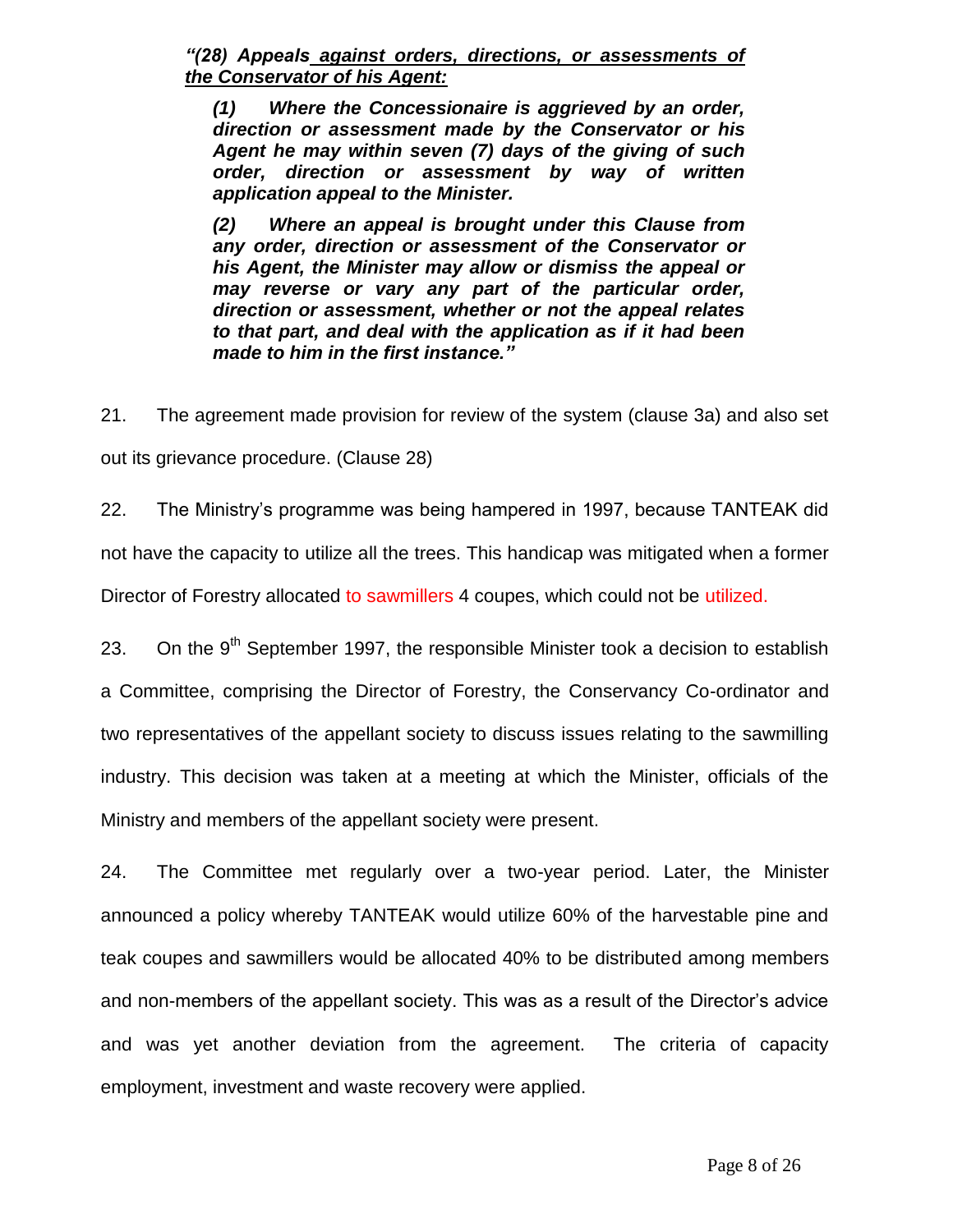I pause to point out that the representatives of the appellant society had been present at meetings where the allocation of coupes was discussed. They did not object to the policy whereby the supply to TANTEAK was reduced. There was also uncontroverted evidence, that during the period 1998 to 1999, four sawmillers out of a total of 71 licensed sawmillers were allocated 70.3% of the available coupes.

25. According to the Director, representations were made to the Minister by entrepreneurs who wished to export timber or manufacture goods. As a result, in May 1998, the criterion of equity, which had been raised with the Minister and Director at meetings and in discussions, was adopted. The Minister changed the policy allocations as follows: 60% was awarded to TANTEAK, 30% to the appellant society and 10% to entrepreneurs.

26. In May 1999, the President of the appellant society approached the Minister and requested that members of the Forestry Division accompany members of the appellant society to a Forestry Exhibition in the United States of America. The appellant contends that its members were actively encouraged by the Director and other officials to invest in very expensive, specialized equipment. The Director emphatically denies this. His account was that on his return from the exhibition, he prepared a report for the Minister. Mr. Mahabir requested a copy of the report and he duly complied with that request. As far as the Director was aware, only one person purchased waste recovery and drying equipment. The appellant society also complains that they were not invited to a meeting convened by the Minister (a new Minister) in December 1999 to discuss matters relating to the sale of teak and pine. The Director deposed that invitations were issued to all stakeholders.

27. The Minister and the Director, as well as the President of the appellant society and other stakeholders attended the meetings held on the  $20<sup>th</sup>$  December 1999. The

Page 9 of 26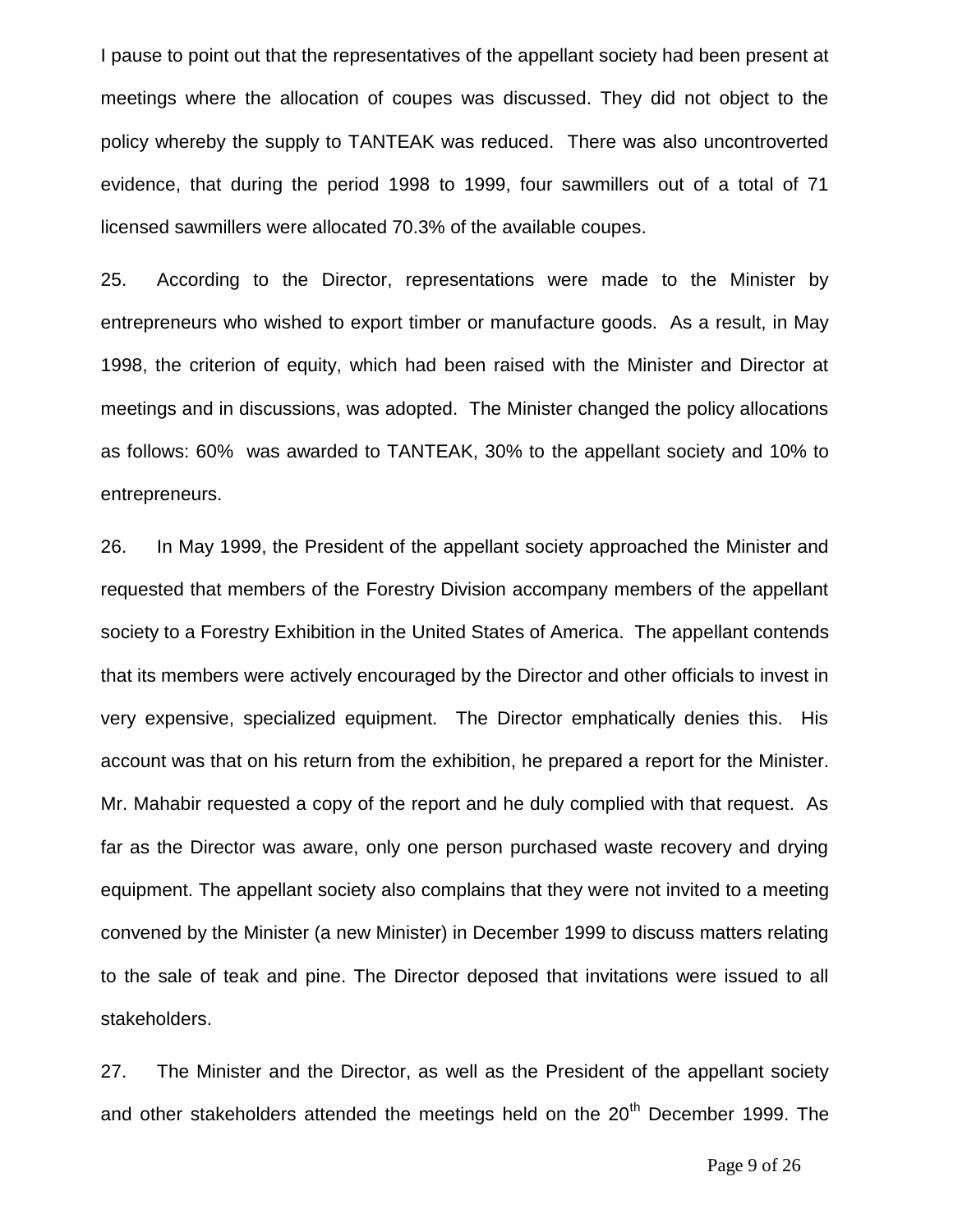participants were informed that the purpose of the meeting was to consult with them in order to ensure equity in the allocation of coupes. In January 2000, the new Minister formulated a new policy for the distribution of coupes. This policy was submitted for Cabinet approval. The new policy recommended that 65% be sold by auction and 35% by lottery system. Cabinet agreed in principle, with the proposals but indicated that they be published for public comment, and that existing arrangements should continue. This new policy was not implemented.

29. In March 2000, the Director began to allocate coupes for the year 2000, based on the recommendations of a committee which he appointed in the year 2000, to advise him on "policy, royalty, rates and distribution."

30. Sixteen sawmillers were allocated coupes in the first tranche. The proceedings for judicial review of the decision were instituted before the Director could make any further allocations.

#### 31. **The first appeal**

I shall begin my analysis with two observations:

- (i) the appellant seems to have been quite content with the introduction of the 60\40 policy and in fact takes credit for having recommended its adoption to the Committee which the Minister had established.
- (ii) if the Director had indeed committed an illegality by breaching the agreement, should the appellant rely on that illegality to demand that it be given the same treatment.
- 32. The terms of the proposed consent order were as follows
	- *"(a) That the distribution of coupes of Teak and Pine for the year 2000 is ultra vires the powers of the Director of Forestry under Rule 2 of the State Lands Forest Produce Rules, 1937 and that the decision to*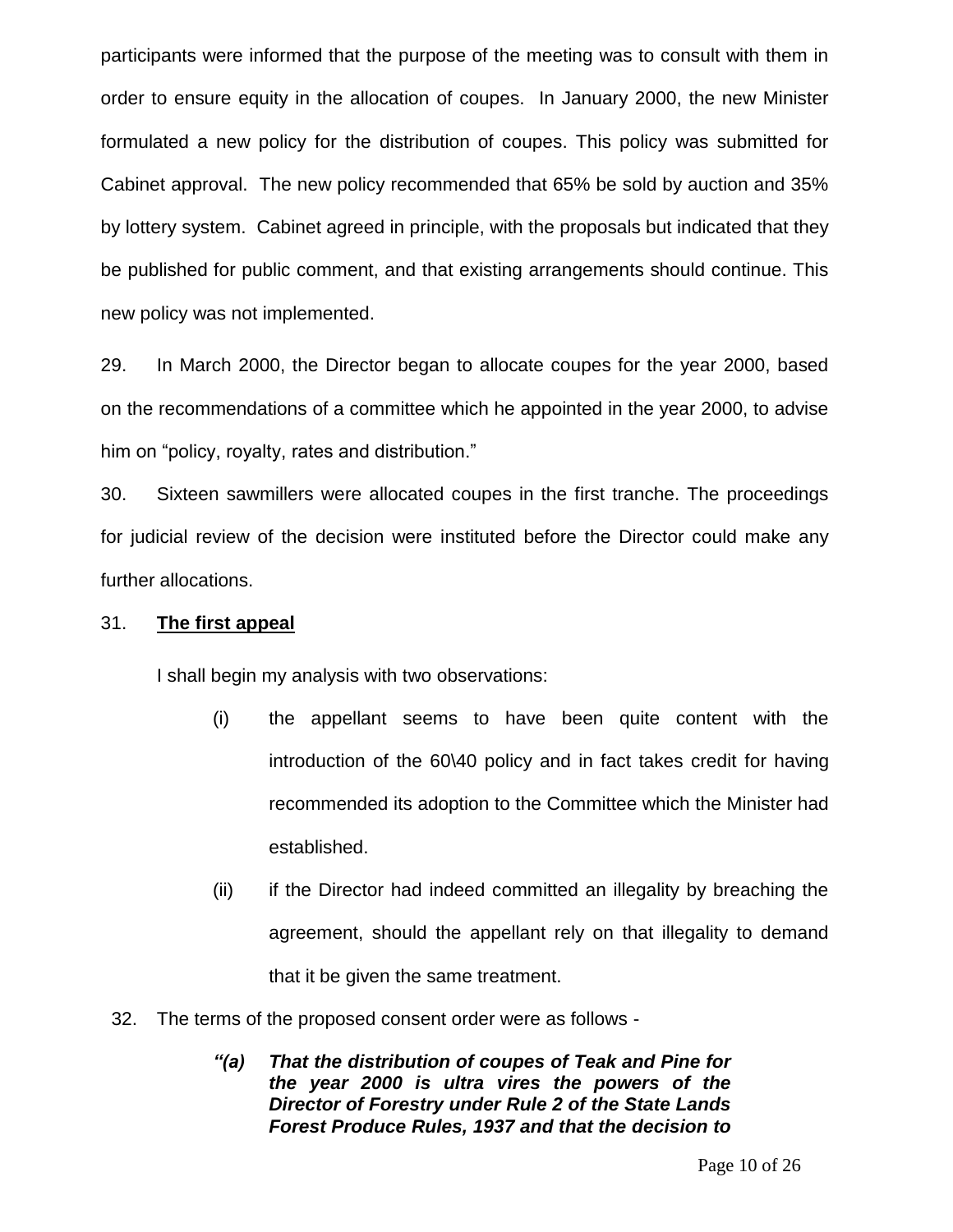*award coupes for the year 2000 be and is hereby quashed.*

*(b) The respondents do pay to the applicant costs of the Motion including the costs of the Motion for judgment dated and filed on 5th June 2000, as amended on 15th June 2000 to be taxed in default of agreement certified fit for Senior and Junior Counsel."*

33. The learned judge held that nothing in the wording of clauses 3,4 or 5 required that all coupes identified for thinning or clearfelling within the concession area be offered to TANTEAK. Further, that even if the concession agreement were exclusive, the Director could enter into the agreements in the public interest. Counsel for the appellant submitted that there was no overriding public interest.

- 34. In summary, the appellant's submissions were that
	- (i) the proposed consent order was not illegal;
	- (ii) further, if the court were not minded to grant declaratory relief, it ought to have made suggestions in respect of proposed terms.

#### 35. **Disposal of proceedings without a full hearing**

By the amended notice of motion dated  $15<sup>th</sup>$  June 2000, the appellant moved the court for judgment on admissions pursuant to Order 27 Rule 3 of the Rules of the Supreme Court. A statement by Advocate Attorney-at-law for the respondents was filed. In the statement, Attorney stated that he could not resist a declaration that the Coupes for 2000 were issued in contravention of the concession agreement. The appellant relies on the general proposition of law expounded in *Foskett on the Law and Practice of Compromise (5th Edition) para. 10-02* and dicta in the case of **Arthur J.S.** *Hall v Simons [1999] 3 WLR 873* at 888 to the effect that the court cannot decline to enter a consent order or judgment merely because it is suspicious of the terms or disapproves of them, unless questions of jurisdiction or illegality arise.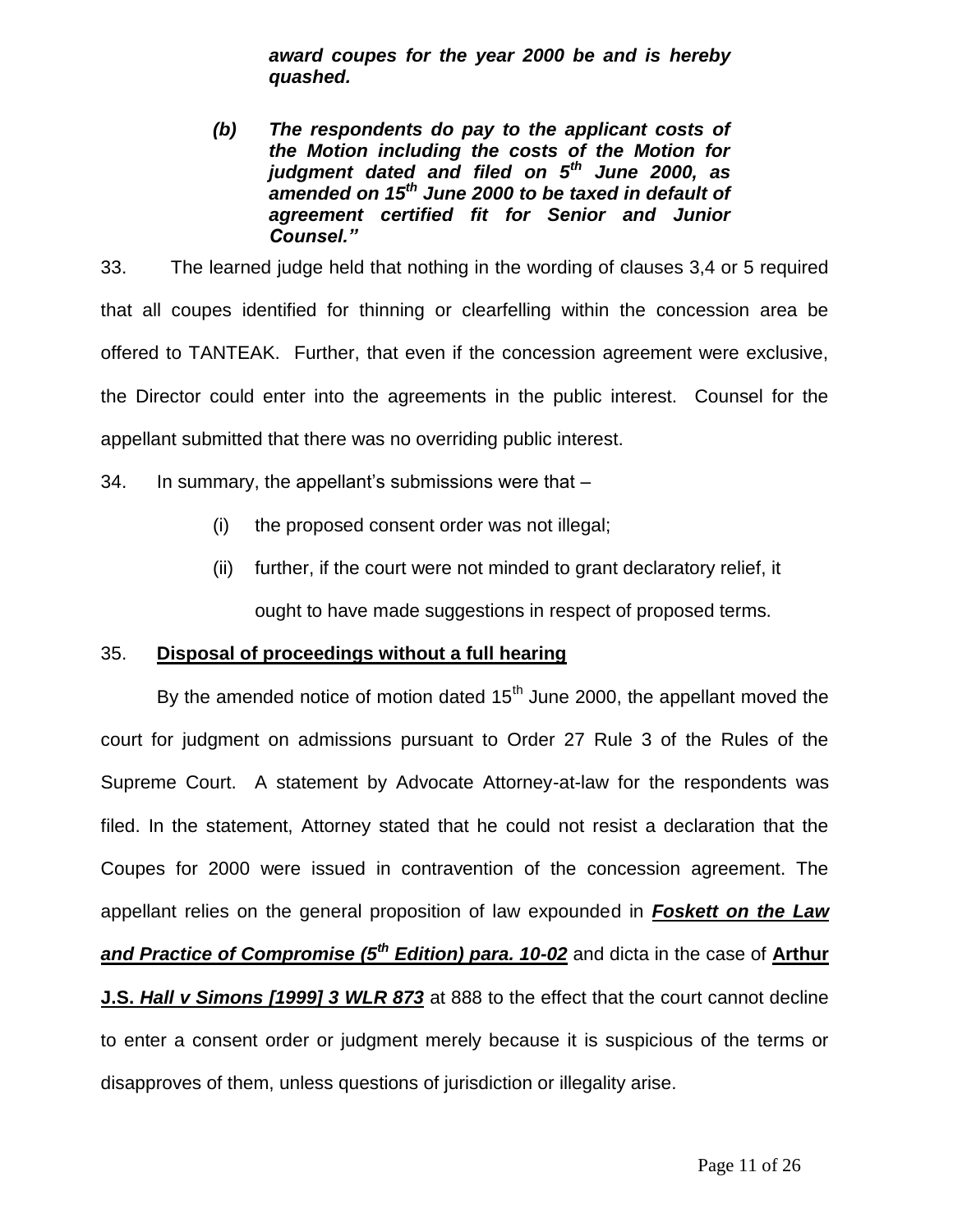In the same work, however, at para.  $40-15$ , the authors say  $-$ 

*"Real difficulties are only likely to arise in cases where the defendant is amenable to the grant of certain relief sought by the claimant, but a third party is opposed to that relief being granted. There are numerous instances in which a third party will be more closely interested in the outcome of an application for judicial review than the nominal defendant. A challenge to a planning authority's grant of planning permission to a developer is an obvious example, as are most instances in which judicial review is sought of a decision made by magistrates."……..*

36. In the case of *R. Wirral Health Authority v Finnegan* **(Co 202/01 cited in** 

**Foskett)** a Mental Health Tribunal was willing to discharge a patient who had a long history of violence. The patient objected. The application for release was supported by the then responsible medical officer. Another doctor, Mr. Finnegan, became interested in the case. His view was the patient was unfit to be discharged. Scott Baker J. held that it was not appropriate to make a consent order in the circumstances.

# 37. In **Phoenix Park Gas Processors Ltd.-v- The District Revenue Officer**

#### **Couva/Caroni Civil Appeal 13 of 2004, (unreported)** Nelson J.A. cited a passage

from Foskett which is also to be found at paragraph 10 – 02 that as a matter of practice, the court will not make a binding declaration of right by consent.

38. I think that on basis of the joinder and objections lodged by the interveners, Archie J. was correct when, he in effect, took the decision to determine the matter on its merits. Apart from the fact that the consent order would not have bound the interveners,

(See observations of Chief Justice de la Bastide in **(McLarnon v Ramdass CvA No. 90** 

**of 1999 (unreported) at page 3.)** without access to trial, the case would have been decided in derogation of the interveners' right to be heard. The Judge accordingly made a textual analysis of the concession agreement and concluded that while TANTEAK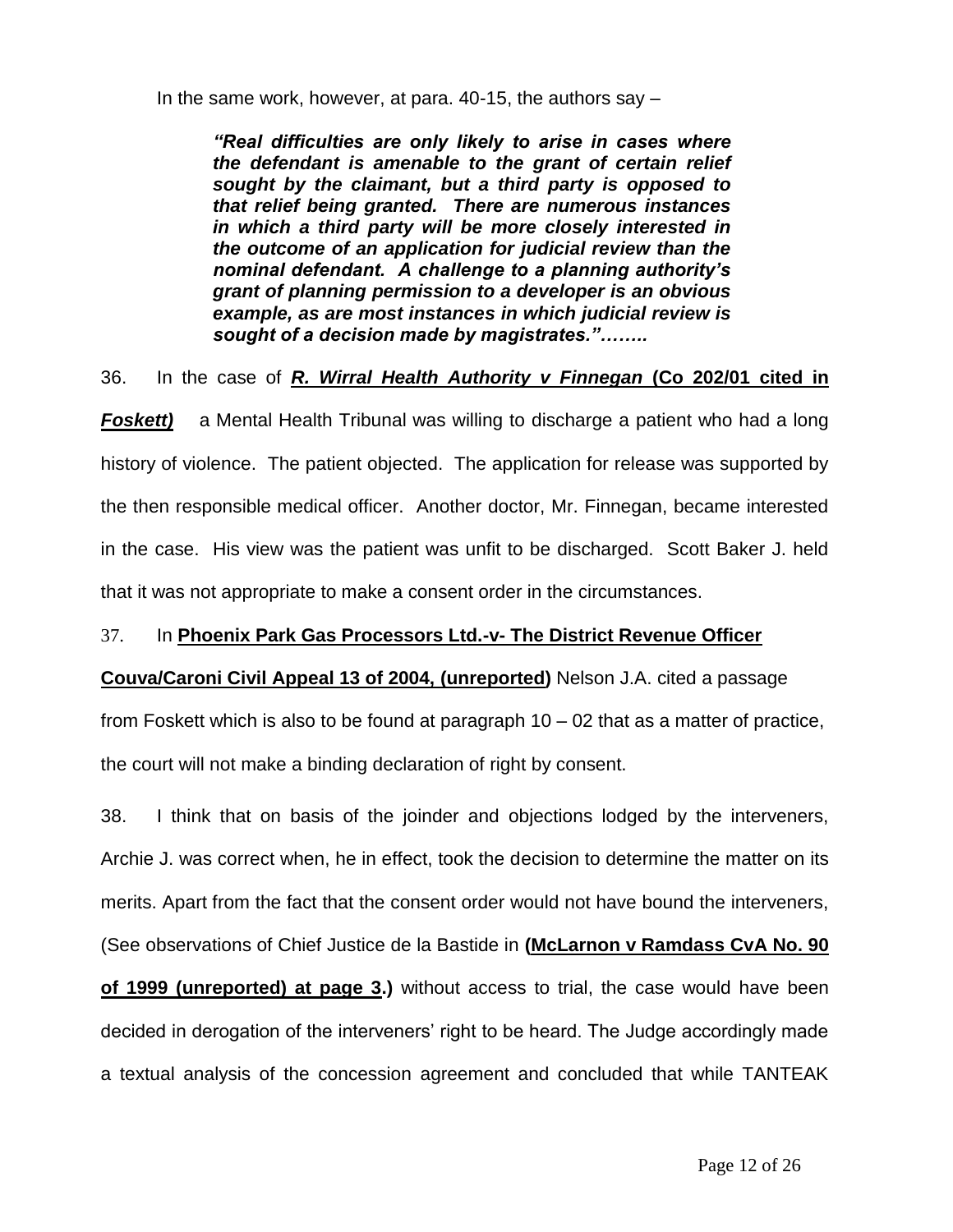may have enjoyed a monopoly on teak and pine from state lands, as a matter of policy, nothing required that all coupes identified be offered to TANTEAK.

#### 39. **The Law**

A fundamental canon of construction is that every contract is to be construed with reference to its object and the whole of its terms. The whole context must therefore be considered in endeavouring to collect the intention of the parties even though the immediate object of the inquiry is the meaning of an isolated word or clause.

40. It is not open to the court to interpolate words into a written instrument of whatever nature unless it is clear that words have been omitted. **(See Chitty's on the Law of Contracts Vol 1 paras 12 - 063 to 12 - 072)**.

41. In my view, if the parties had intended the concession to be exclusive, then that ought to have been clearly and unambiguously expressed in the agreement. I agree with the conclusions of Archie J that in Clause 3 the use of the word **"only" as opposed to "all'** and the phrase **"to be offered to the concessionaire"** indicate that not all coupes, which were identified, were to be offered to TANTEAK.

42. Counsel for the interveners highlighted the effect of the relief sought by the appellant. The objectives of the appellant society were to promote the interests of its members. It was therefore surprising that it would construe the agreement, as requiring that all coupes should go to TANTEAK, with none to its members.

43. I make the observation that it was open to TANTEAK to invoke the provisions of Clause 28 and lodge an appeal to the Minister, if it considered that a right had been violated. There is evidence that although there was some initial objection by TANTEAK, it subsequently agreed to the 60/40 allocation.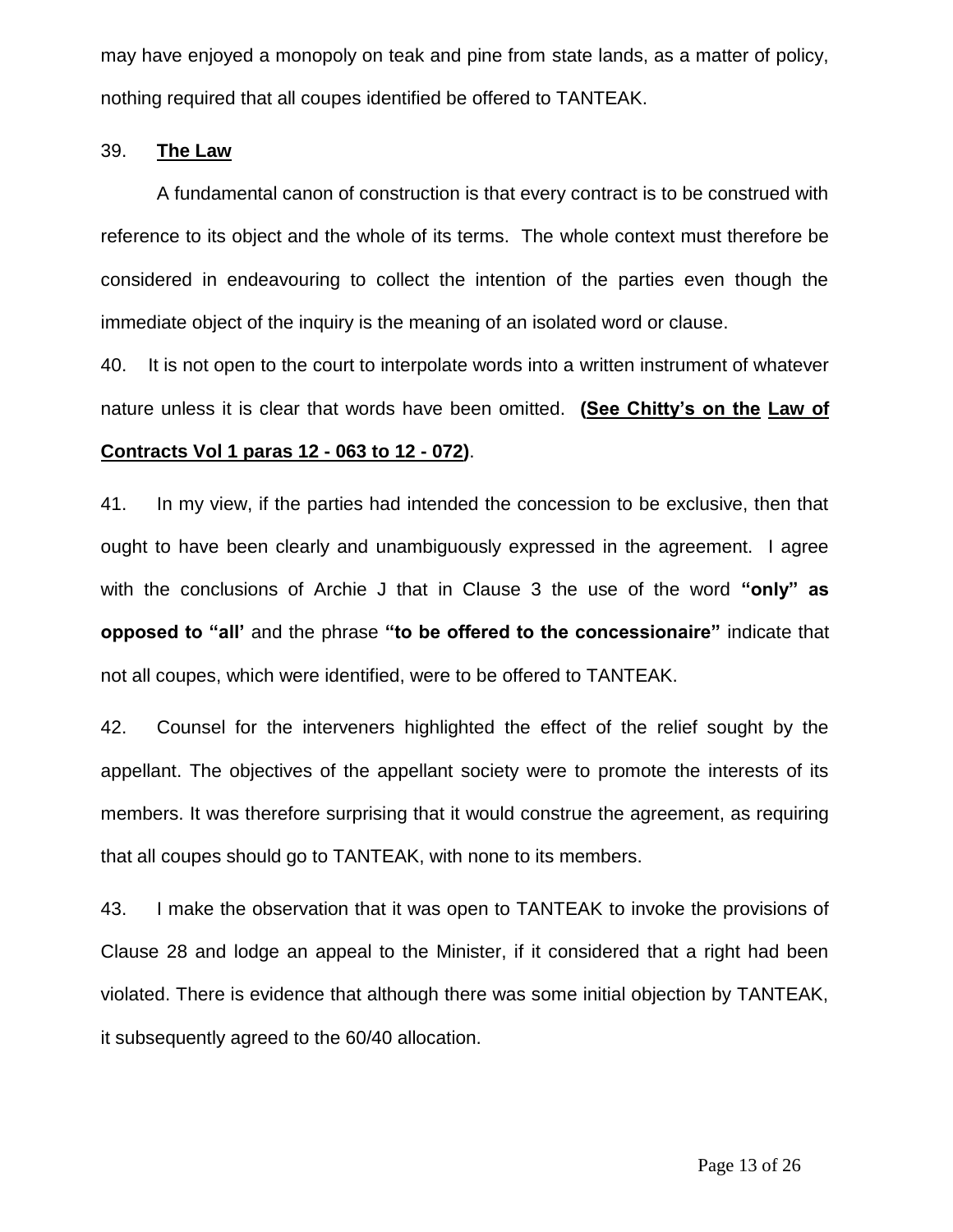#### 44. **Was a change of policy permissible under the agreement, or otherwise?**

The major focus of the appellant's case has been that the 60/30/10 allocation breached the agreement. Clause 3(a) however, made provision for "yearly reviews, which might lead to alterations as required". In the exercise of his discretion, it is to be expected that the Director would take into account the competing interests.

45. The balancing and weighing of the relevant considerations, however, were matters for the public authority and not the courts.

This principle was exemplified in the case of R **(Alconbury) v Secretary of State** 

#### **(2001) 2 All ER 929, (a planning case.)**

46. In a conjoined application for judicial review, the real question for determination was whether the decision-making processes were compatible with section 6(1) of European Convention for the Protection of Human Rights and Fundamental Freedoms, which dealt with a right to a fair hearing. However, the House of Lords embarked upon a detailed consideration of the scheme of planning legislation. At page 997 Lord Clyde had this to say –

> *"The general context in which this challenge is raised is that of planning and development. The functions of the Secretary of State in the context of planning may conveniently be referred to as 'administrative', in the sense that they are dealing with policy and expediency rather than with the regulation of rights. We are concerned with an administrative process and an administrative decision. Planning is a matter of the formation and application of policy. The policy is not a matter for the courts but for the executive. Where decisions are required in the planning process they are not made by judges, but by members of the administration. Members of the administration may be required in some of their functions to act in a judicial manner in that they may have to observe procedural rules and the overarching principles of fairness. But while they may on some occasions be required to act like judges, they are not judges and their determinations on matters affecting civil rights and obligations are not be seen as*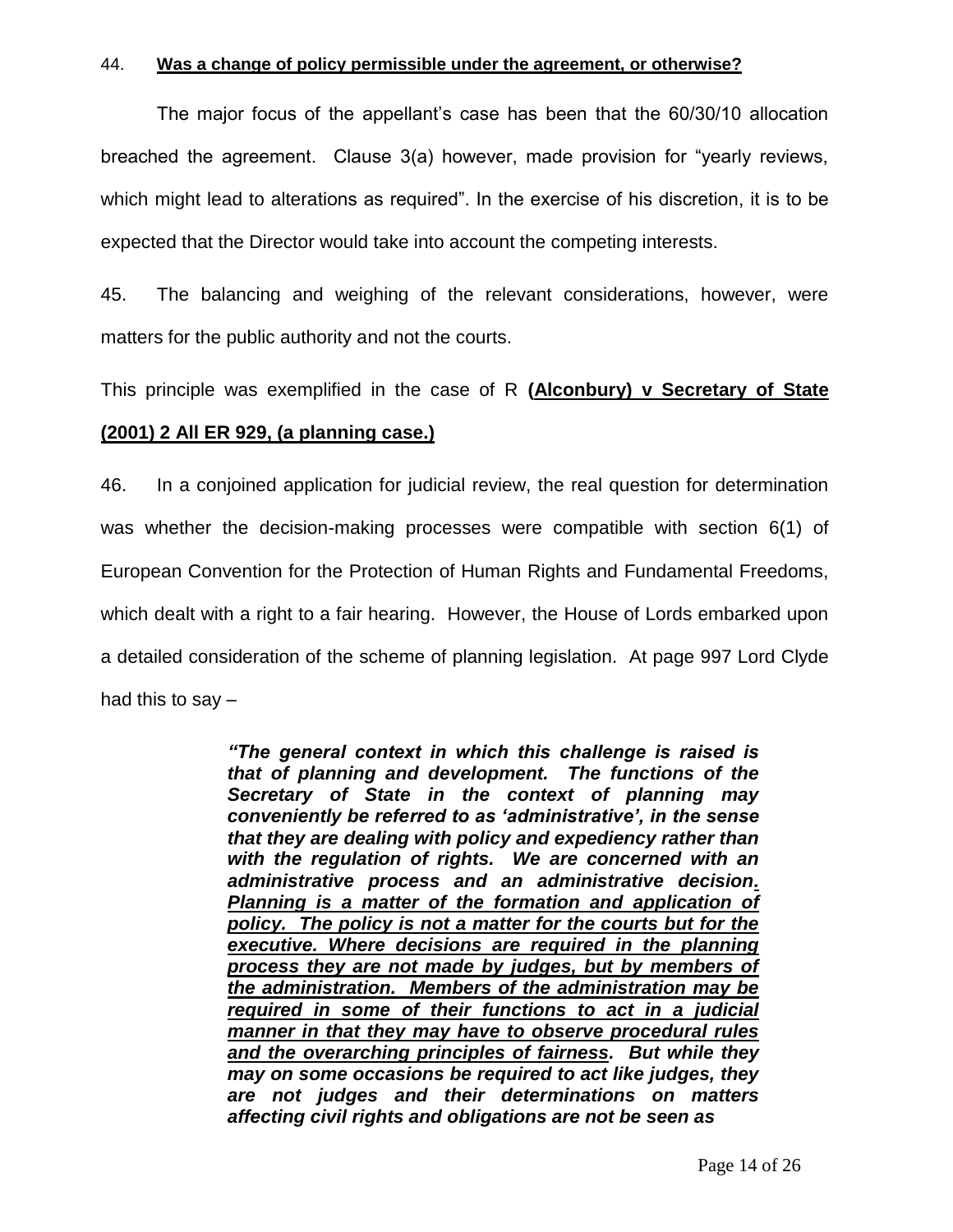*judicial decisions…. Moreover the decision requires to take into account not just the facts of the case but very much wider issues of public interest, national priorities. Thus the function of the Secretary of State as a decisionmaker in planning matters is not in a proper sense a judicial function, although certain qualities of a judicial kind are required of him…*

 *Planning and development of land are matters, which concern the community as a whole, not only the locality where the particular case arises. They involve wider social and economic interests, considerations which are properly to be subject to a central supervision. By means of a central authority some degree of coherence and consistency in the development of land can be secured. National Planning guidance can be prepared and promulgated and that guidance will influence the local development plans and policies which the planning authorities will use in resolving their own local problems"…* **Emphasis added**

47. Quite apart from the effect of clause 3(a), broadly speaking, the function exercised by a decision maker in a planning context, in my view, does have some similarity with the Director's functions, albeit that planning legislation is far more complex.

48. By the year 1997, the tenets of equality and the need to apply them to allocations of coupes had become of major concern to the Forestry Division. This was discussed at meetings at which influential members of the applicant society were present.

49. The reasoning in **Alconbury** is useful in the present context, so that I would apply some of the guiding principles espoused in that case. The decision lies in the general area of social and economic policy. The forestry resources were limited and required skilful management.

50. Another public law principle of central relevance is that a public authority cannot bind itself to exercise a discretion if to do so, would prevent it from fulfilling the primary purpose for which it is created. **(See dictum of Lord Birkendale** in the case of

#### **Birkdale District**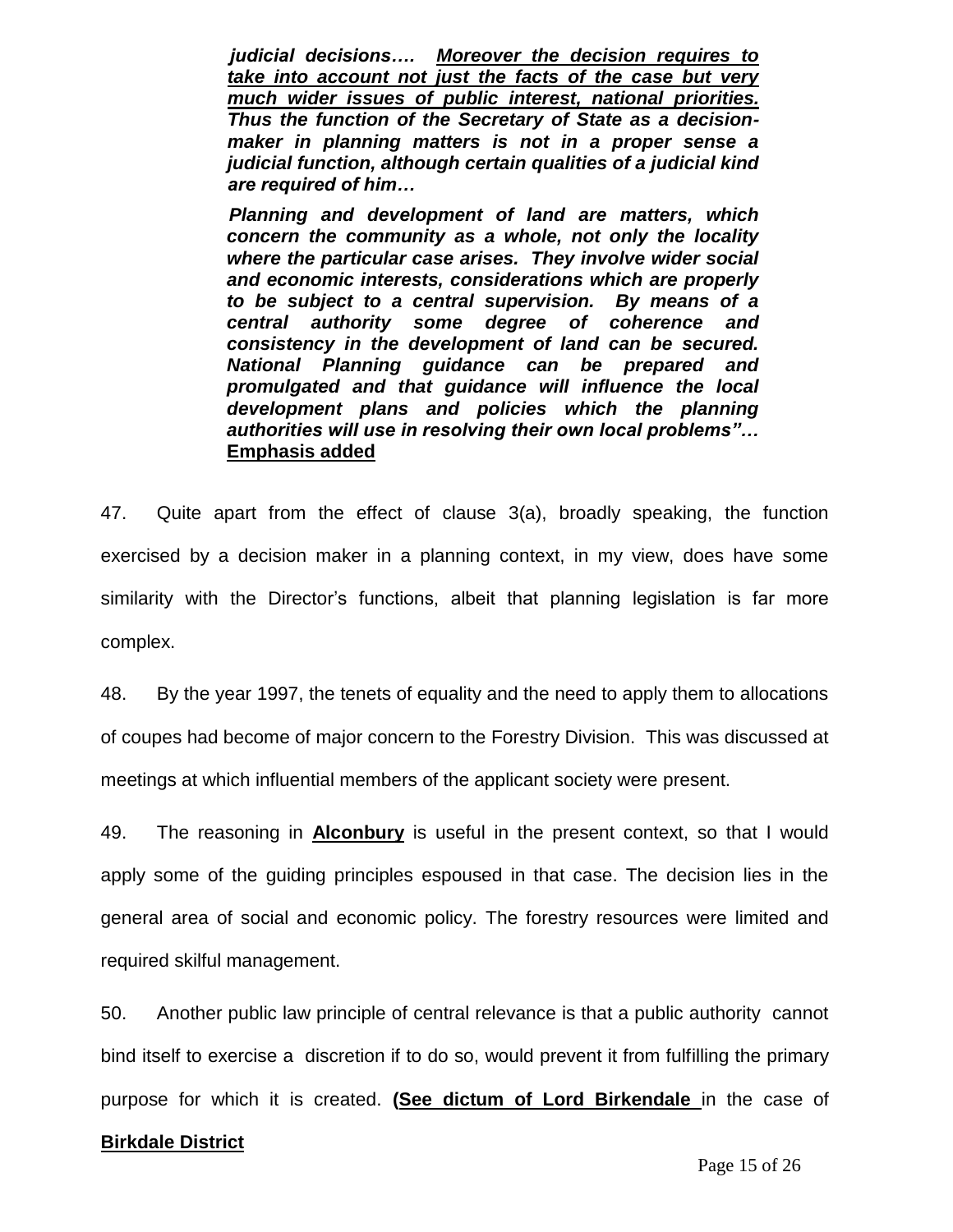**Electricity Supply Co. Ltd. v Southport Corporation 1926 A.C. 355 at 364).** The discretion to grant licences lay with the Director, and he could not enter into any contract which was incompatible with the due exercise of his powers. The weight of existing authority leads to the conclusion that the Director could change the licensing régime provided that there was no "bad faith, improper motive or manifest absurdity" attached to his decision.

51. I therefore conclude that:

- (i) the agreement contemplated that the Director could review his orders;
- (ii) the Director acted reasonably in the exercise of his powers to manage the forestry reserves.

#### 52. **Whether the judge was functus officio after he made the first order**

After the appellant and the first respondent had settled the terms of the proposed consent order, the appellant moved the court to obtain a judgment by admissions pursuant to Order 27 Rule (3). The judge's note of the 11<sup>th</sup> July 2000 indicates that judgment was handed down and adjourned to  $27<sup>th</sup>$  July for parties to consider their positions and to address on costs.

53. It is significant that when the appellant filed its notice of appeal dated  $17<sup>th</sup>$  July 2000, one of the grounds of appeal against the judge's refusal to enter the consent order was that the refusal would *'now'* compel and or force the parties to engage in further and prolonged and unnecessary litigation with the burden of further costs. It is therefore inconsistent to submit that the judge was functus officio, yet assert unequivocally that further litigation would be costly.

54. The judge's note of the  $27<sup>th</sup>$  July 2000 reads as follows –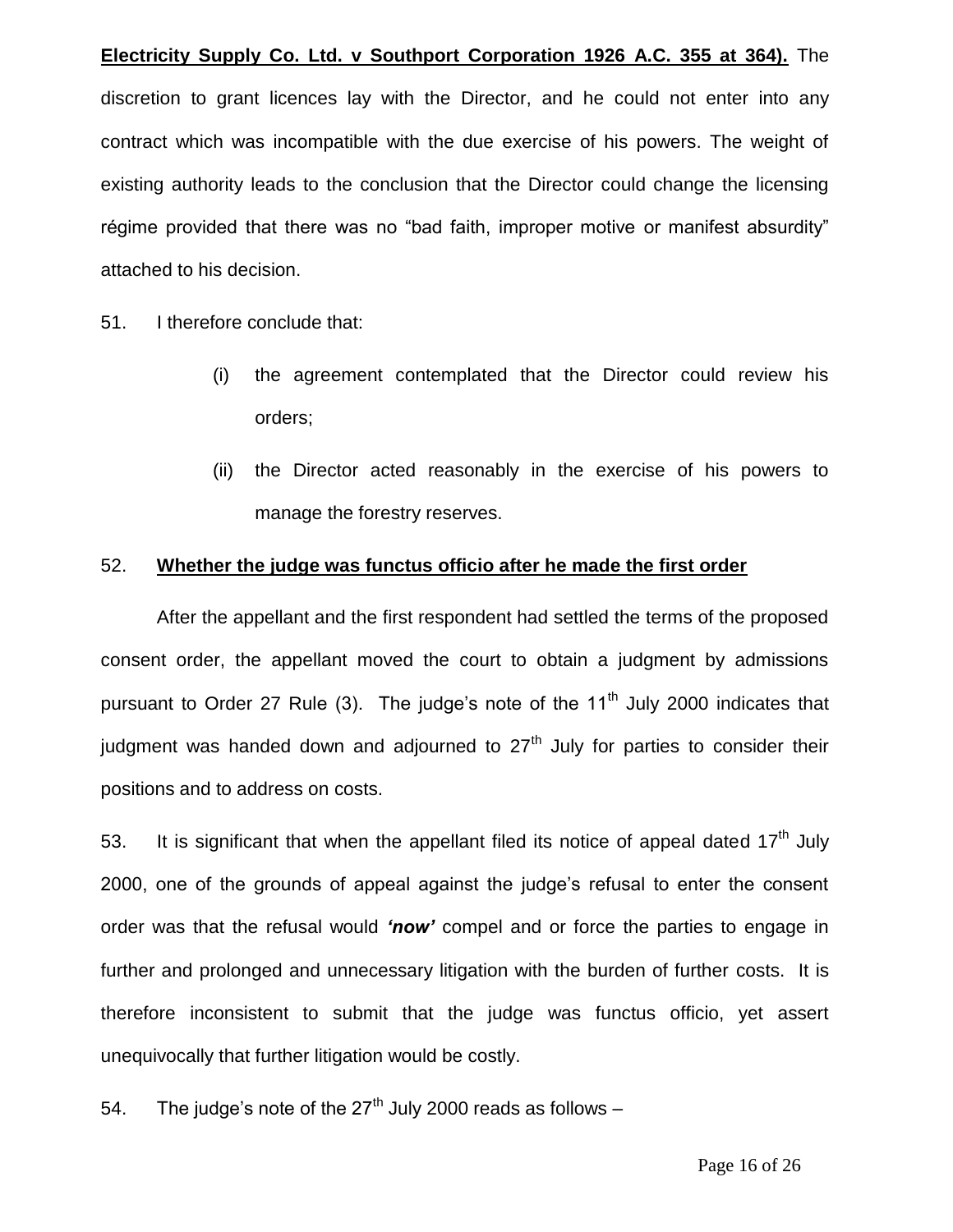*"The court indicates that it is prepared to hear other grounds and regarded its judgment as being in relation to the June motion for judgment by consent although words in judgment could possibly be construed otherwise."*

The court ruled that it was not functus.

55. At no stage of the proceeding did the court dismiss the substantive notice of motion for judicial review dated  $15<sup>th</sup>$  April 2000, which sought other relief, including *'damages'.*

56. It seems to me therefore that from the course the litigation took, that all parties recognized that the matter would have to be determined on its merits, and that the trial had not yet come to an end. The argument that the judge was functus officio, in my view, is not sustainable.

57. The case of *McKnight v McKnight* does not assist the appellant. In that case, the judge recalled his order and purported to change it after the notice of appeal had been filed.

In the result I would dismiss the first appeal.

#### 58. **The second appeal**

The grounds of appeal may be grouped in the following manner :–

#### **Illegality and irrationality**

The appellants contend that the judge erred when he failed to hold that the Director had not exercised his own discretion, but had abdicated his function to a Committee.

#### **Legitimate expectation**

Breach of procedural legitimate expectation – that the judge failed to appreciate that the appellants were entitled to expect genuine and meaningful consultation based on past practice.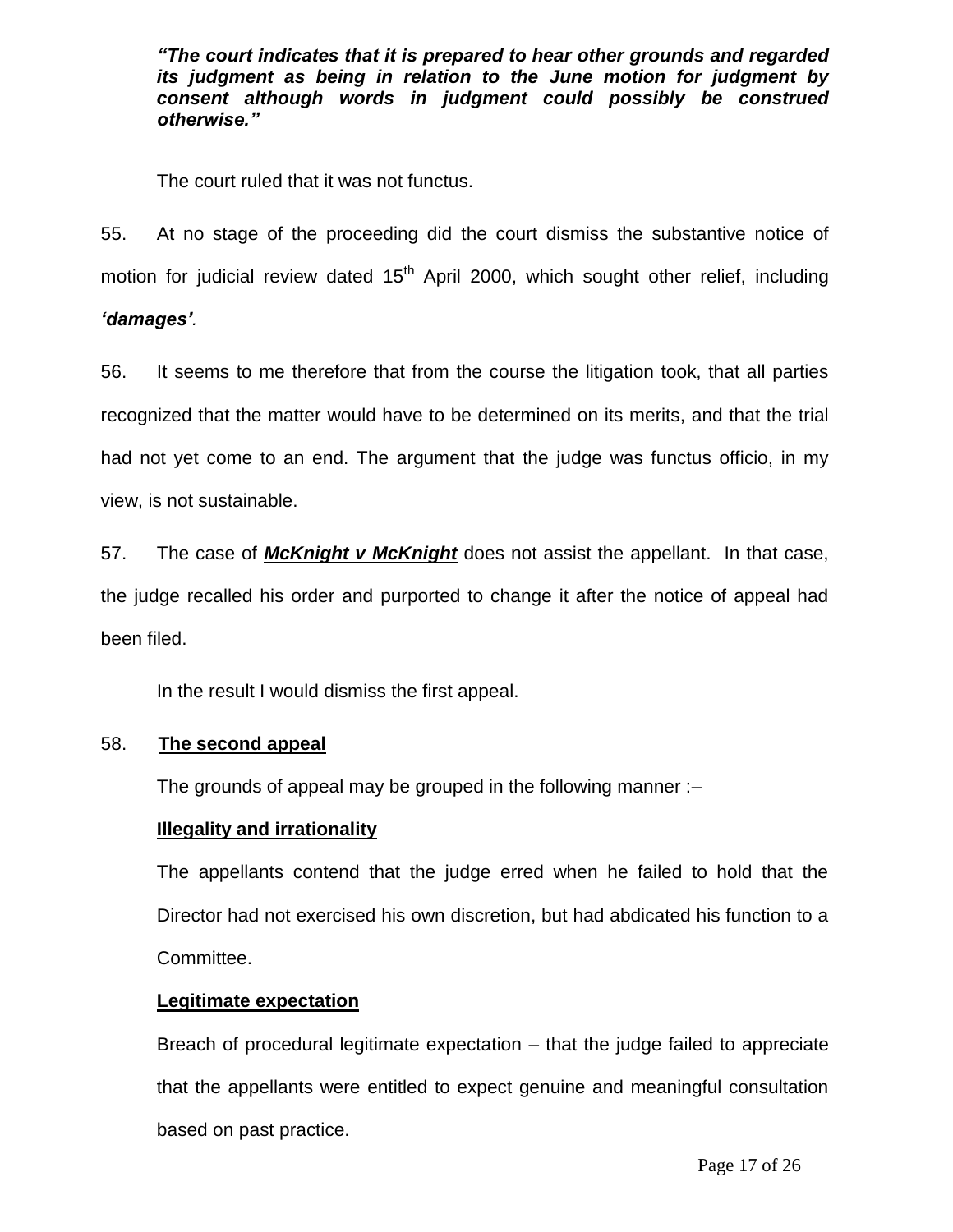# **Constitutional**

Breach of the equality provision, by implementing a policy decision to redress a perception of equality.

## 59. **The judgment**

The judge analysed the evidence and concluded as follows –

- (i) that the allocation of coupes was intended to be within the framework of existing policy albeit with an additional objective – that objective was the redress of past inequities by giving priority to sawmillers who had not benefited in the past. (no irrationality)
- (ii) there was nothing in the draft policy nor of the approach to the 2000 coupe allocations which is inconsistent with previously stated objectives and criteria nor with the statutory obligations of the Director. (no illegality).
- (iii) there was no evidence that the Director ever wrote to the appellant promising that no new allocations would be made until the new policy was in place. (no legitimate expectation)
- (iv) there was no breach of the equality provisions of the Constitution.

60. Finally, he found that the Director's exercise of discretion was in pursuit of a legitimate objective within the parameters of what might reasonably have been done in pursuit of that objective.

# 61**. Irregularity and Irrationality**

A public body's basic statutory functions, powers and duties are inalienable. It must own its functions and actions. Bodies are not entitled to surrender or ignore their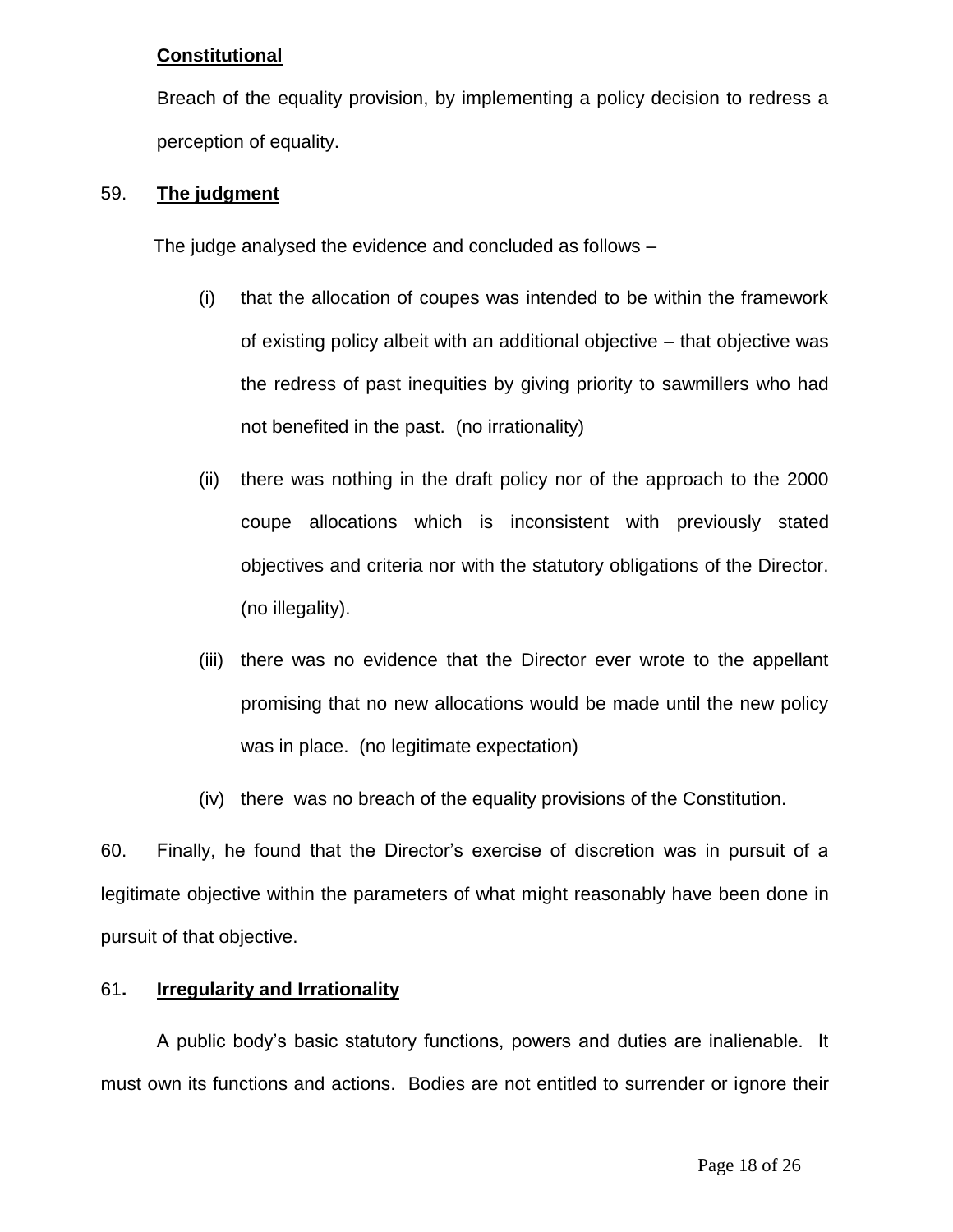powers and duties by over-committing themselves to a particular course of action **(See** 

# **Fordham's Judicial Review Handbook, 4th Edition, paragraph 50.1)**

62. The 'no fettering' rule however is employed as a means of keeping open the possibility of meaningful participation in the decision making process. **(See De Smith Woolf and Jowell's Principles of Judicial Review paras 10.001-003)**

63. I can find no reason why the Director could not appoint a committee or committees to examine and advise him on matters relating to the management of forests, provided of course, that in exercising his discretion he gave effect to ministerial policy. In fact, a public authority has a duty to equip itself with the information necessary to make an informed decision **(See Secretary of State for Education and Science -v-Tameside Metropolitan Borough Council 1977 AC 1014 at 1065 B)** Indeed, the affidavit of the Director sets out what the ministerial policy was, the fact that the Minister approved the setting up of committees, and above all, the formulation of policy and allocation in accordance with policy.

64. At no time did the Director surrender his independent judgment or abdicate his functions. There is no force in the argument that the Director's decision was not his effective decision.

#### 65. **Legitimate expectation**

In this court, the argument on the principle of legitimate expectation, focused more narrowly on the right to be consulted. Counsel for the appellant took the position that the appellant's society was seeking no benefit for itself, but only a declaration to the effect that the Director acted illegally, in that there was no authority vested in him, to change policy.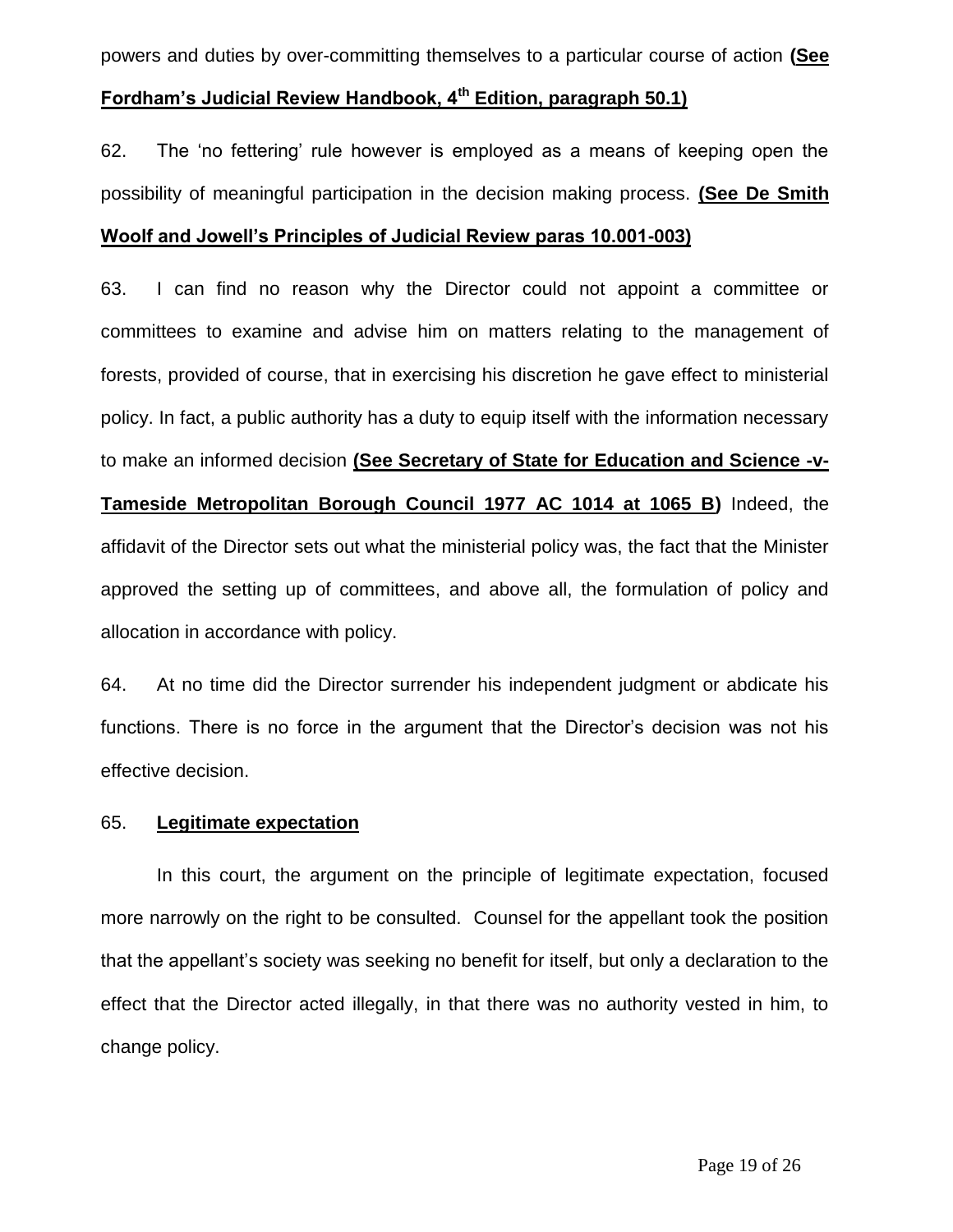66. It is unnecessary to review the rapidly developing jurisprudence which confirms the existence of the concept of substantive jurisprudence as explained in the case of

#### **North and East Devon Health Authority ex parte Coughlan (2000) 2 WLR 622**.

This case was cited by the appellant in the court below. A promise of housing for life" as long as she chose" was made to a tetraplegic by a local authority. It was held that the authority as a matter of fairness could not resile from its promise unless there was an overriding justification in the public interest to do so, and that would be for the court to decide.

67. Lord Woolf identified three categories of legitimate expectation: -

- (i) where the public authority is only required to bear in mind its previous policy or other representation, giving it the weight it thinks right, but no more before deciding whether to change course;
- (ii) on the other hand, where the promise or practice induces a legitimate expectation of, for example being consulted before a particular decision is taken, unless there is an overriding reason to resile from it;
- (iii) where the court considers that a promise or practice has induced a legitimate expectation of a benefit which is substantive, not simply procedural, the court will decide whether to frustrate the expectation is unfair.

Lord Woolf continued

" *The court having decided which of the categories is appropriate, the court's role in the case of the second and third categories is different from that in the first. In the case of the first, the court is restricted to reviewing the decision on conventional grounds. The test will be rationality and whether the public body*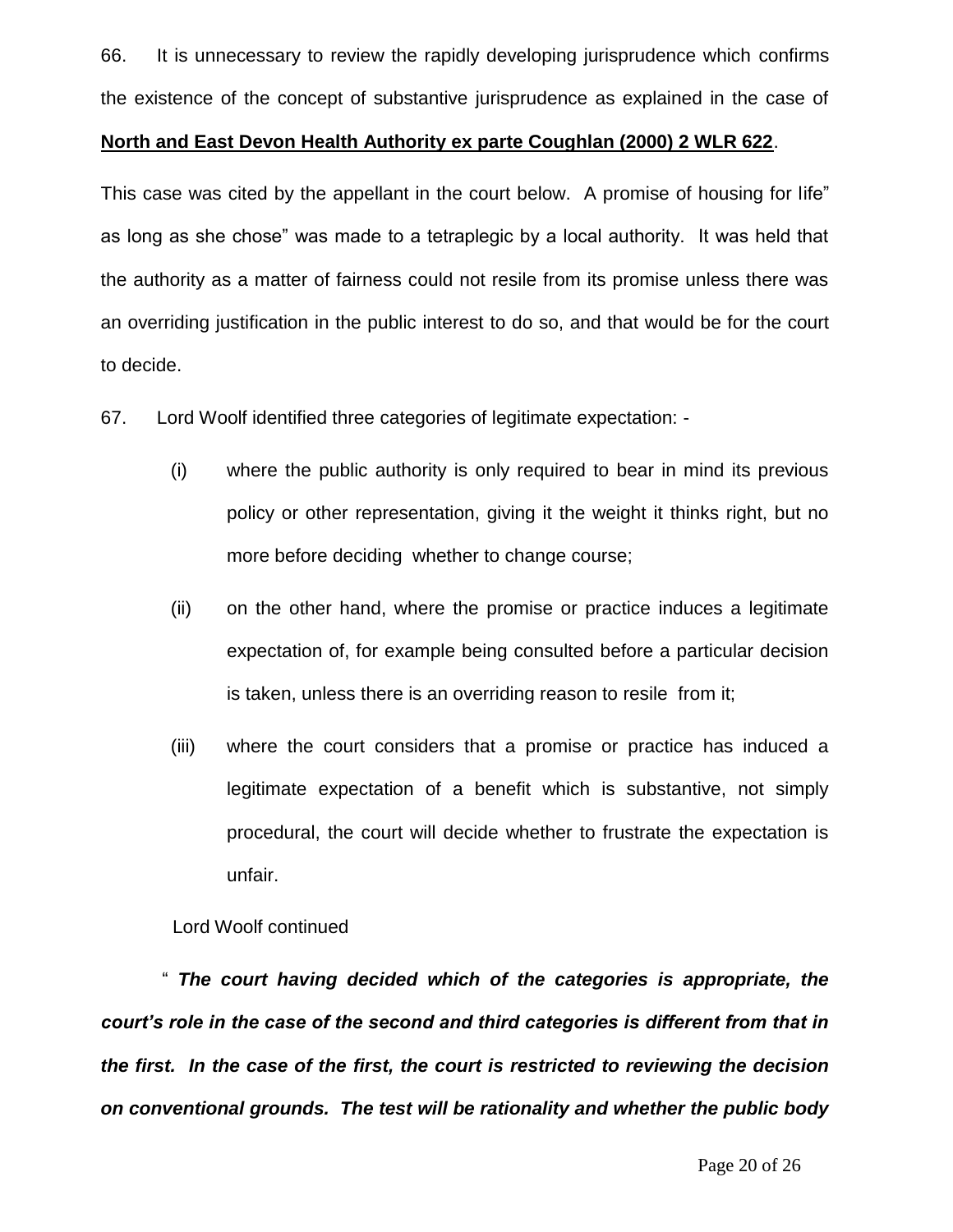*has given proper weight to the implications of not fulfilling the promise. In the case of the second category the court's task is the conventional one of determining whether the decision was procedurally fair.* 

In the case of the third, the court has when necessary to determine whether there *is sufficient overriding interest to justify a departure from what has been previously promised."…* **Emphasis added.**

68. For the purposes of the appeal, the appellant's argument falls within Lord Woolf's second category. The obligation to consult arises out of the past practice in that the appellant society was represented at the monthly committee meetings held at the Forestry Division in 1998 and 1999. It is to borne in mind that the Director is under no statutory duty to consult. However, there was a practice in which the Forestry Division had been consulting with stakeholders so that if it was embarked upon, it had to be carried out in the proper manner. (**See Coughlan at para. 108**)

69. In the instant case, a detailed account of consultation, which took place between 1997 and 2000, is to be found in the Director's affidavit and evidence proffered by the applicant. In fact, in December 1997, at a joint meeting between the appellant society and the Director, the society put forward proposals to ensure equitable allocation. Further, discussions were held in 1998 and in 1999 and on all occasions the issue of equity was discussed.

70. The judge held that the appellant society was indeed afforded the opportunity to make representations and that fairness did not require that the appellant society be given some special consideration apart from that which was afforded to other stakeholders.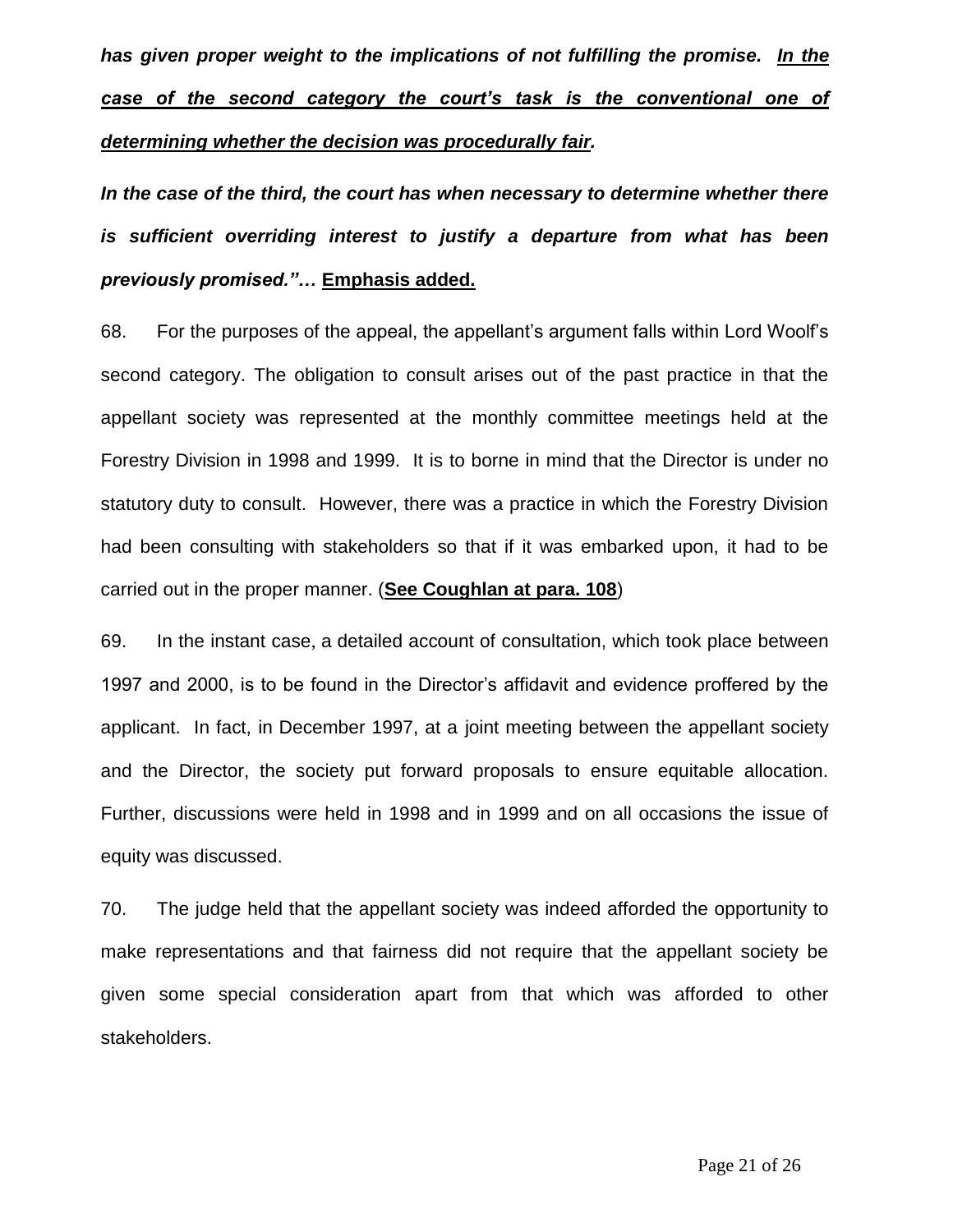71. Therefore, the appellant society cannot take refuge in the fact that no formal invitation was sent to it, when its members, including the President participated in the discussions.

72. I think that the requirement of openness referred to by Lord Mustill in the Secretary of State for the Home Department ex parte **Doody (1993) 3 WLR 154 at 169** applies to the appellant as well as to the respondent.

73. It is significant to state that legitimate expectations do not create binding rules of law: a decision maker could act inconsistently with a legitimate expectation he had created, provided he gave those afforded an opportunity to put their case **(See Fisher v** 

# **Minister of Public Safety (No. 2 P.C.) [2000] 1 AC 434)**

74. For these reasons, in my view, the alleged breach of legitimate expectation of further consultation has not been proven.

# 75**. Constitution - whether there was breach of the equality provision**

The burden of the appellant's case under this head was that by surreptitiously selecting a few sawmillers for favourable treatment to the detriment of others, the respondent attempted to deprive the appellant of the right to have equal opportunity of access to coupes.

76. The appellant contends that the judge erred in concluding that section 4(d) of the Constitution could be equated with section 15(1) of the Canadian Charter and or the 14<sup>th</sup> Amendment of the American Constitution which permitted affirmative action.

77. Section 4(d) of the Constitution guarantees-

# *"the right of the individual to equality of treatment from any public authority in the exercise of any functions."…….*

78. Section 15(1) of the Canadian Charter of Rights provides –

# *"Every individual is equal before and under the law and has the right to the equal protection and equal benefit*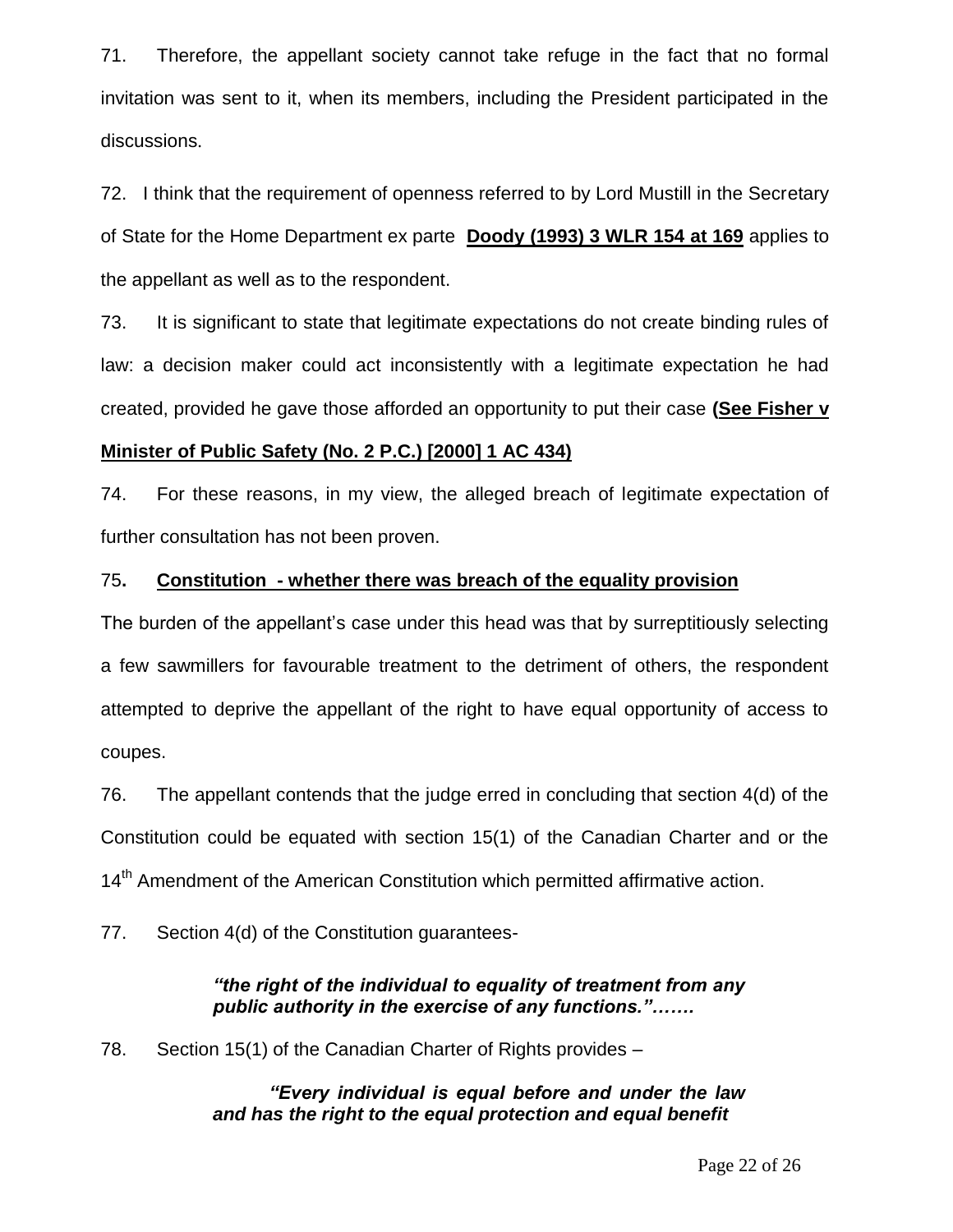*of the law without discrimination and, in particular, without discrimination based on race, national or ethnic origin, colour, religion, sex, age or mental or physical disability."…….*

79. Part of the fourteenth Amendment to the United States Constitution provides that–

## *"no state shall … deny to any person within its jurisdiction the equal protection of laws".* **…….**

The terms are not identical, but they are all intended to ensure that a state must treat with an individual in the same manner as others in similar conditions. The policy of affirmative action in both the United States and Canada was developed in the main to protect minority groups who were historically disadvantaged. Section 4(d) was not drafted against that socio-cultural background. I prefer to approach the inquiry by focusing on whether the appellant has discharged the burden of showing that it has been unequally treated.

80. The factors which the Director took into account are expressed in his affidavit as follows: -

> "*In applying the existing policy which used the 60:30:10 formula and in an attempt to create a measure of equity in the allocation of coupes to sawmillers the first persons who were considered for coupes were those who had not received material or very little material within the past two (2) years. There are 1200 hectares of teak and pine plantations available to sawmillers including TANTEAK for harvesting, that is, clear felling and thinning. The 30% available to sawmillers is approximately 360 hectares. However, backlog coupes as well as the Victoria Plantations can increase this area. On 22nd March, 2000 I took the decision to begin allocating the*

> *pine and teak coupes for the year 2000 (hereinafter referred to as the "coupes"). The coupes are to be allocated in tranches based upon the recommendations of a Committee I had appointed on 1 st March 2000 to advise me on policy, royalty rates and proposed distribution. The members which were Mr Antony Ramnarine, Mr Kenny Singh and Mr Seuram Jhilmit hereinafter referred to as "the 2000 Coupe Committee". The*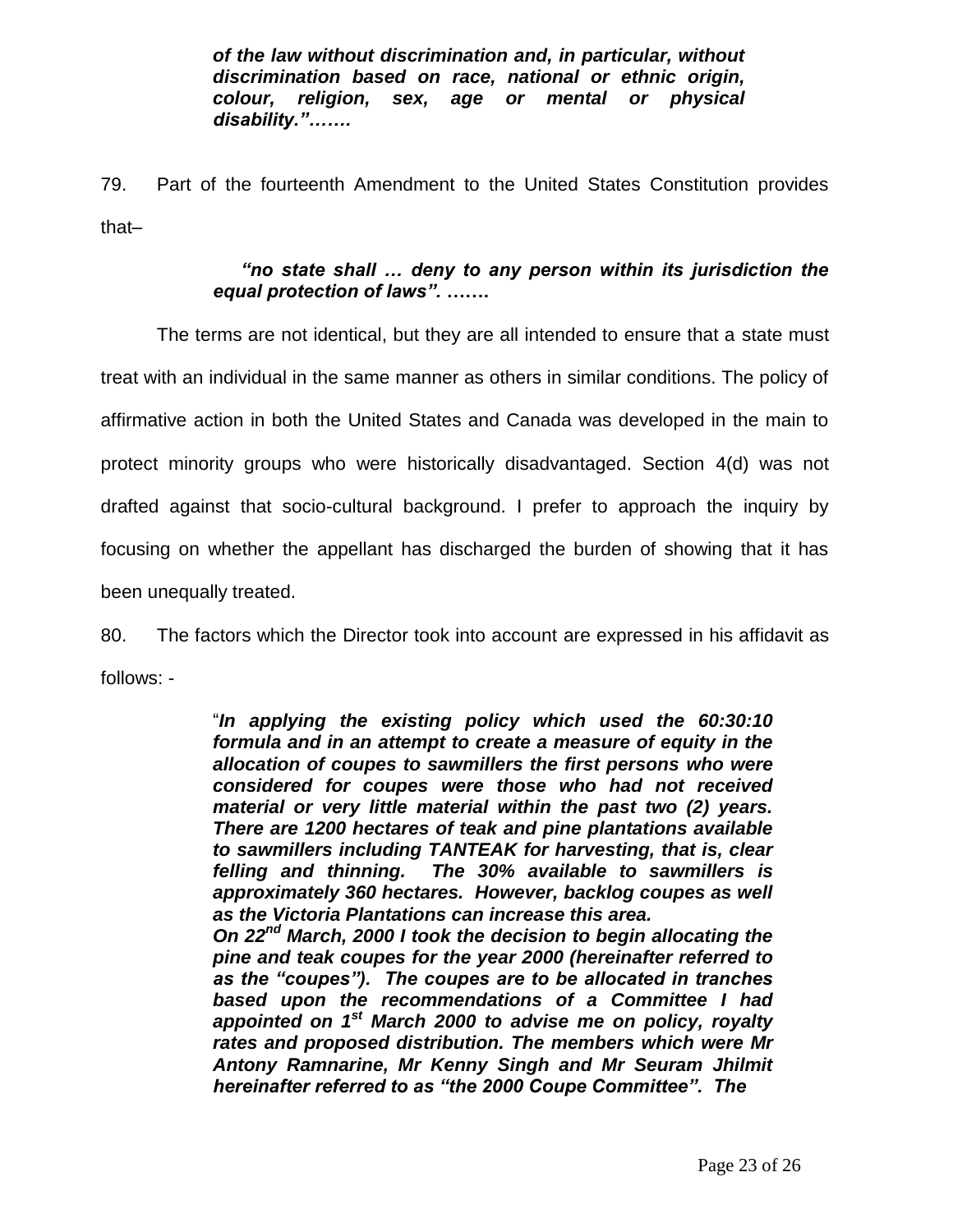*first tranche was allocated between 29th March 2000 and 6th April 2000 and represented approximately 545 hectares which can include backlog coupes and coupes from the Victoria Plantation of the teak and pine plantations and was distributed among 16 sawmillers. Mr. P. Maharaj and Seebalack Sawmilling Company Limited who were new sawmillers were amongst the sawmillers who were allocated coupes for the year 2000 in the first tranche in accordance with the basis which is stated in paragraph 20 of this affidavit.*

*The timber sales agreements were dated either 22nd March or 28th March, 2000 since they are prepared from a standard form which is on a diskette and would bear the date on which they are printed and not the date on which they are actually signed by the parties.*

*Based upon the recommendation of the Committee mentioned in paragraph 21, I was in the process of preparing to allocate the second tranche of the coupes when this application for leave for judicial review was filed in which the Applicant S.C.S. asked the Court inter alia for a stay of all timber sales agreements and/or coupe allocations of pine and teak for the year 2000 as well as an order prohibiting the Director of Forestry from granting any further coupe allocations of and/or entering into timber sales agreements for teak and pine for the year 2000 until the hearing and determining of this matter.*

*Previously timber sales agreements were given for a period of 6 months but the experience in the Forestry Division has been that persons to whom coupes have been allocated frequently asked for one or more extensions. As a result I decided that timber sales agreement should be for a period of 1 year instead of 6 months in order to prevent the sawmillers having to make so many requests for extensions of their contracts."*

81. The effect of the Director's decision was that the allocations for the year 2000

coupes would have been delivered in two tranches. In the first tranche 16 sawmillers

received allocations, a further 16 were identified to receive allocations in the second

tranche. However, as a result of the stay of the proceedings, no further allocations were

made. Of the 32 sawmillers who were identified for allocations in the year 2000, twenty-

four were members of the appellant society.

82. It is not in dispute that the appellant society has never made application for the

allocation of coupes, so that it is clear that the appellant society cannot establish a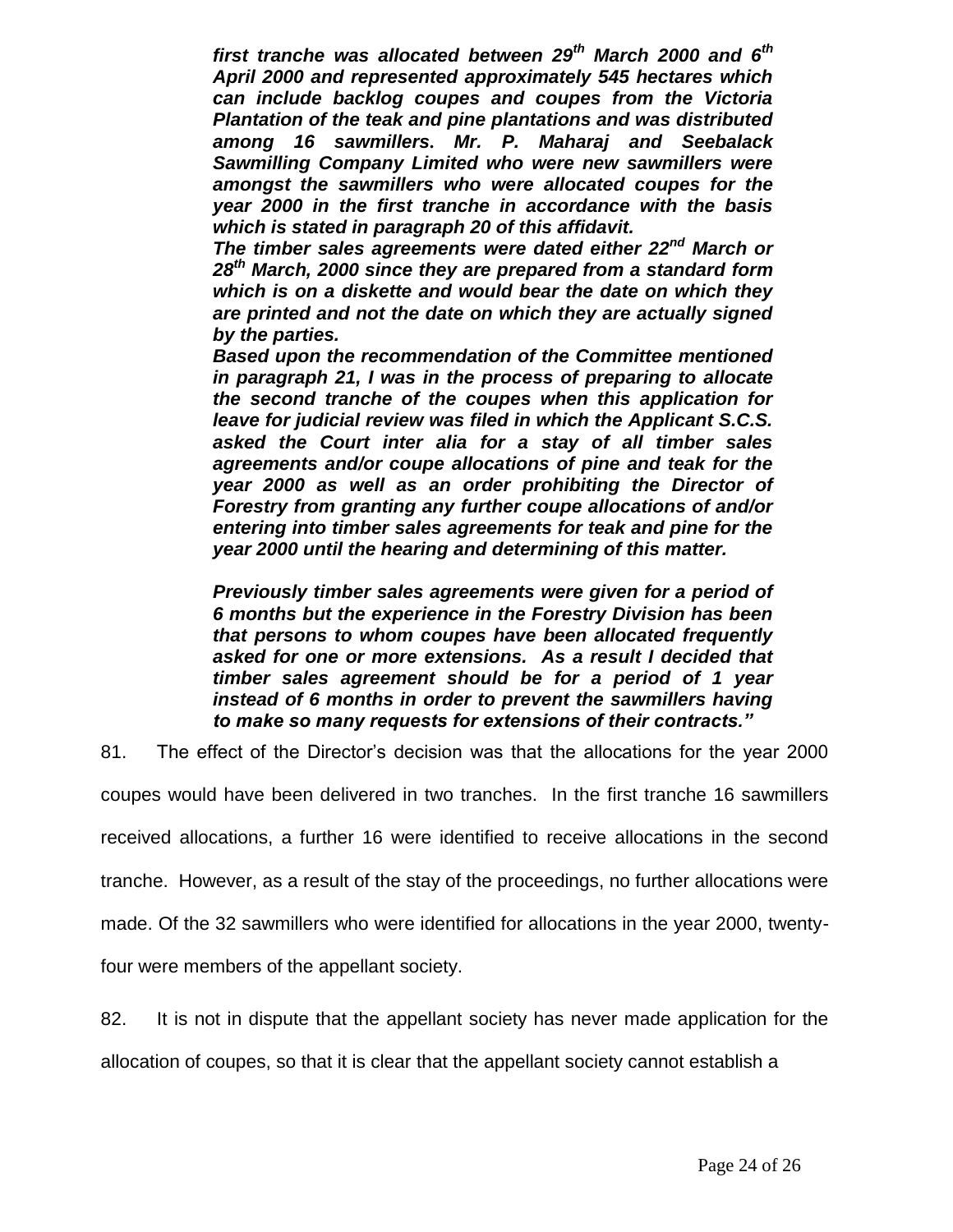violation of the equality right. The proceedings have never been amended to identify the individuals who it was contended, were affected by the decision. Had the appellant society been able to mount a case for discrimination, it would have borne the burden of identifying a comparator who was similarly circumstanced. This test is still appropriate. It was recently applied in **Privy Council Appeal No. 45 of 2003 Mohanlal Bhagwandeen -v- The Attorney General** where a police officer who had been suspended from duty was not recommended for promotion. He brought a constitutional motion claiming discrimination. This court held that the chosen comparator and the appellant were not similarly circumstanced. The Privy Council agreed.

84. Their Lordships held that a claimant who alleges inequality of treatment must ordinarily establish that he has been or would be treated differently from some other similarly circumstanced person or persons described by Lord Hutton in **Shamoon -v-**

# **Chief Constable of the Royal Ulster Constabulary (2003) 2 ALL ER 26 at 71** as actual or hypothetical comparators. In Shamoon, a female Chief Inspector about whom complaints had been made was unable to show that the two male counterparts were valid comparators because no complaint had been made about them. She was unable

to prove that she was treated less favourably on account of her sex.

85. In the instant case, the interveners were a disadvantaged group, not on par with those to whom allocations had been made previously.

86. Had the appellant been able to prove its case, there are at least two factors which would have influenced this court not to grant relief – the state had withdrawn its appeal and the relief sought could be of no practical significance since TANTEAK is no longer operational.